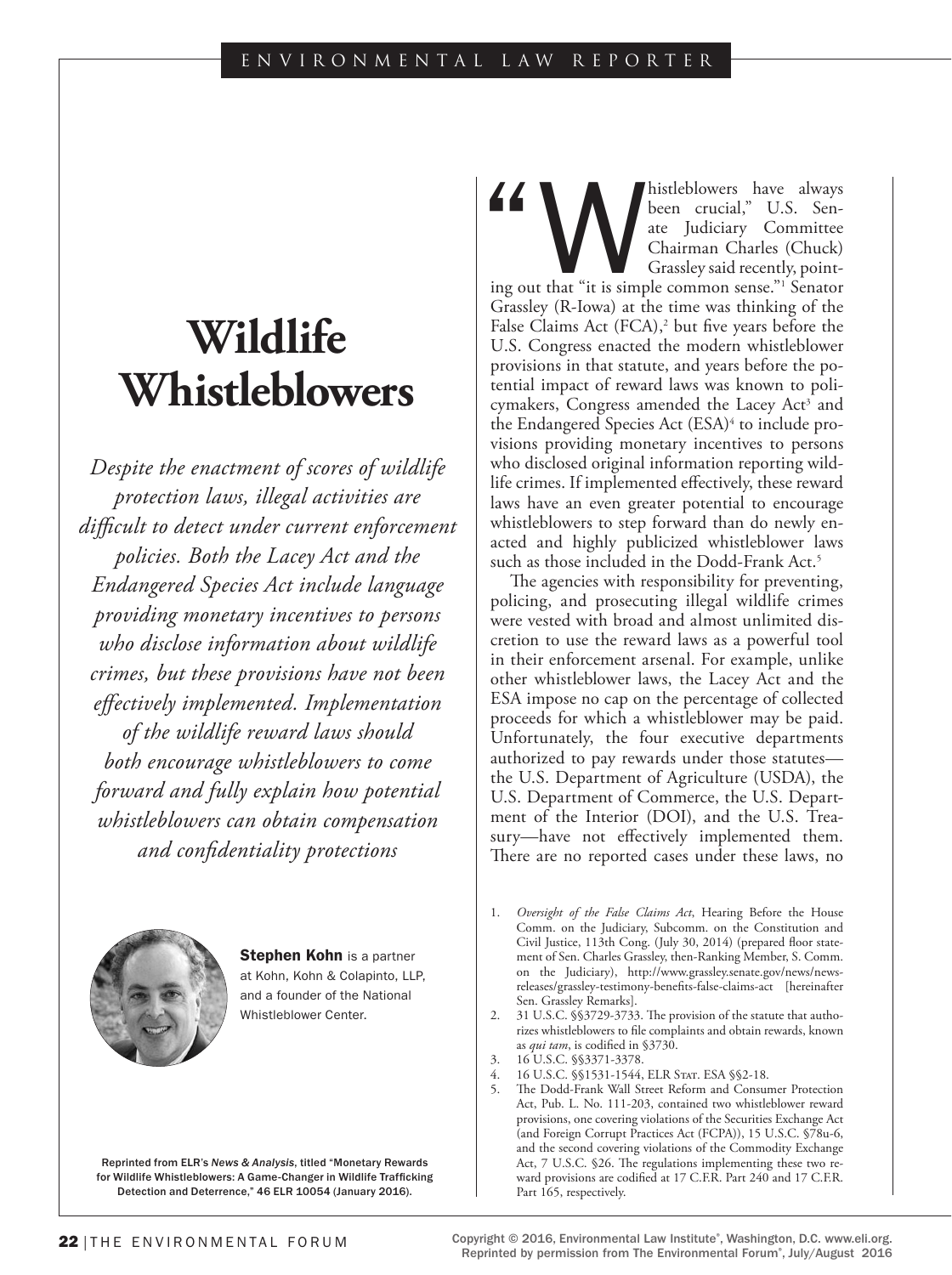published regulations, and no reward application procedures.

Whistleblower reward provisions arose "from a realization that the Government needs help—lots of help—to adequately" enforce anti-corruption laws.6 Given the success of similar reward laws in other enforcement programs, discussed below, this Article recommends that the responsible agencies promptly implement the wildlife whistleblower laws. Because whistleblowers are currently entitled

to obtain monetary payments if their disclosures lead to the successful enforcement of over 40 laws designed to protect endangered plants, fish, and wildlife, including the Lacey Act and the ESA, these laws should be widely publicized and, where appropriate, attorneys should commence filing claims.

The need to aggressively implement the whistleblower reward laws is particularly compelling in the area of wildlife protection. The White House's *National Strategy for Combat-*

*ing Wildlife Trafficking* identified the need to "strengthen enforcement" as one of three top national priorities necessary to stop illegal wildlife trade.7 Killing, trafficking, and selling endangered species, plants, and fish is highly profitable. Despite federal policies making protection of endangered wildlife a major priority,8 wildlife crime is a "big business" that pushes "vulnerable wild animals" to "the edge of extinction."9

- 6. 132 Cong. Rec. 28580 (Oct. 3, 1986) (floor remarks by Sen. Charles Grassley, principal sponsor of the 1986 FCA amendments).
- 7. White House, National Strategy for Combating Wildlife Trafficking 2 (Feb. 2014), *available at* https://www.whitehouse.gov/sites/default/files/docs/nationalstrategywildlifetrafficking.pdf [hereinafter NATIONAL STRATEGY].
- 8. Exec. Order No. 13648, 78 Fed. Reg. 40619 (July 5, 2013).
- 9. World Wildlife Fund, *Illegal Wildlife Trade*, worldwildlife.org. *See also* Poaching and Terrorism: A National Security Challenge, Statement of Assistant Attorney General John C. Cruden for the House Committee on Foreign Affairs, Subcommittee on Terrorism, Nonproliferation, and Trade (Apr. 22, 2015), http://www.

A comprehensive report issued by INTERPOL and the United Nations Environment Programme (UNEP) estimates that the total losses worldwide due to illegal trafficking, poaching of plants, fish, and wildlife, and prohibited logging is between US\$48-153 billion annually.10 The Congressional Research Service warned Congress that the United States "may be a significant destination for illegal wildlife," and the "magnitude of the illegal trade may be increasing."11 This was confirmed by the



White House's *National Strategy*, finding that "the United States is among the world's major markets for wildlife and wildlife products . . . [and] also serves as a transit point for trafficked wildlife.12

These assessments were borne out by major studies on illegal trafficking in fish, plants, and animals. A study published in *Marine Policy* found that "illegal and unreported catches represented 20-32% by weight of wild-caught seafood imported to the United States."13 The

revenue from this illegal trafficking in the United States is valued between \$1.3 billion to \$2.1 bil-

justice.gov/opa/speech/poaching-and-terrorism-national-security-challenge-statement-assistant-attorney-general:

- Wildlife trafficking—which includes poaching of protected species and trafficking in their parts—has become one of the most profitable types of transnational organized crime. Illegal trade at this scale has devastating impacts: it threatens security, hinders sustainable economic development, and undermines the rule of law. The illicit trade in wildlife is decimating many species worldwide, and some species—including such majestic animals as rhinoceroses, elephants, great apes, totoaba, sea turtles, and tigers—face extinction in our lifetimes or our children's lifetimes.
- 10. UNEP, *The Environmental Crime Crisis: Threats to Sustainable Development From Illegal Exploitation and Trade in Wildlife and Forest Resources* 19 (Christian Nellemann et al. eds., 2014), *available at* http://www.unep.org/unea/docs/RRAcrimecrisis.pdf.
- 11. Cong. Research Serv., International Illegal Trade in Wildlife: Threats and U.S. Policy 3 (2008).
- 12. National Strategy, *supra* note 7, at 6.
- 13. Ganapathiraju Pramod et al., *Estimates of Illegal and Unreported*  Fish in Seafood Imports to the USA, 48 MARINE POL'Y 102 (Sept. 2014).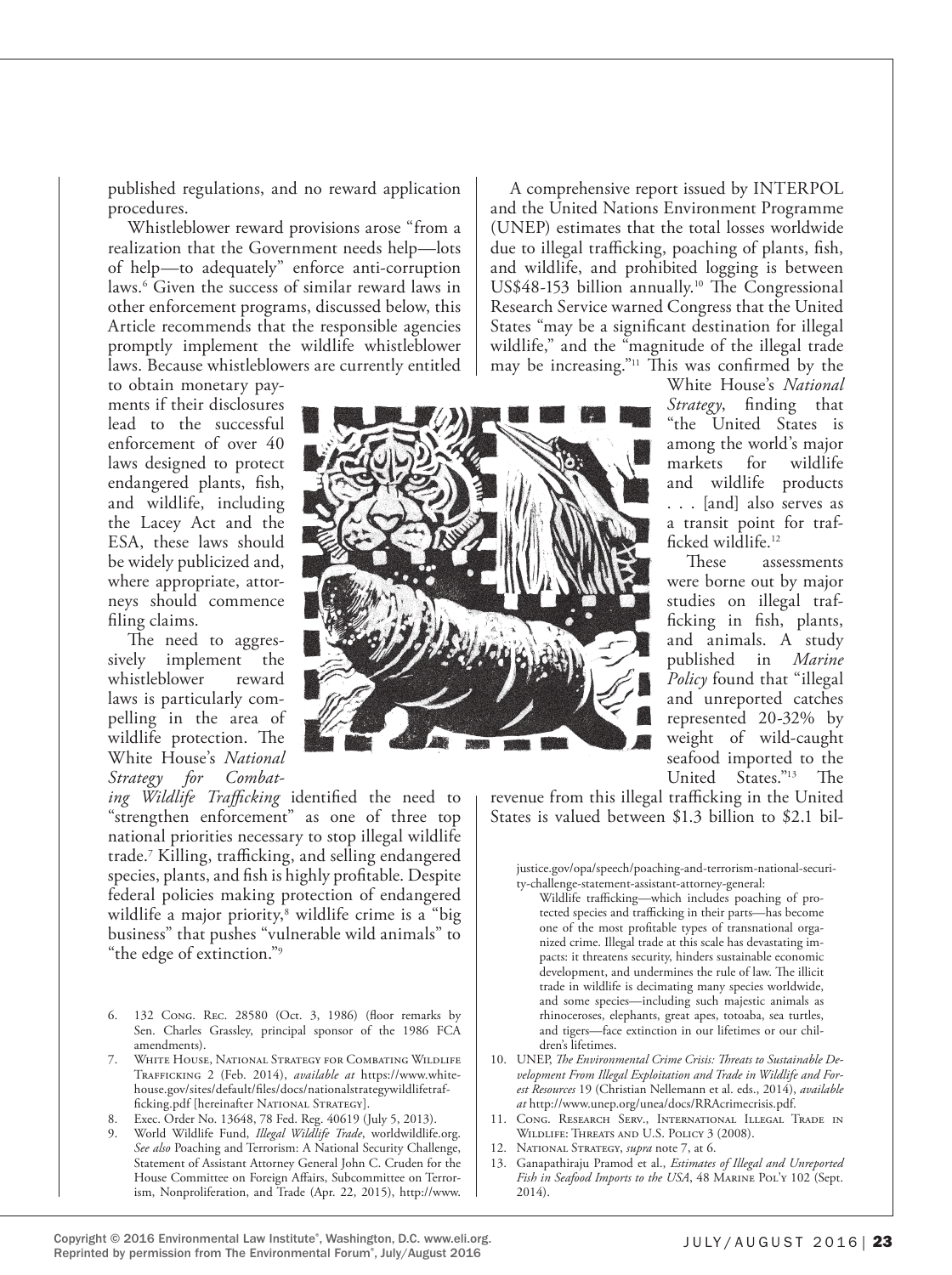lion annually. The National Academy of Sciences found "many lion populations are either now gone or expected to disappear within the next few decades."14 INTERPOL and the United Nations (U.N.) determined that "15,000 elephants were illegally killed" at just 42 monitored sites in 2012 alone.15 According to the Congressional Research Service, "as much as 23% to 30% of hardwood lumber and plywood traded globally" "could be from illegal logging activities.<sup>"16</sup> The adverse economic impact caused by the "pervasive problem" of illegal logging in the United States is tens of billions of dollars.<sup>17</sup>

One of the main reasons for the escalation in illegal wildlife trafficking is simple: It is a highly profitable business with a "low risk of capture."18 According to the Congressional Research Service, resources allocated to combat illegal wildlife trafficking in the United States are not sufficient. For example, only 25% of "declared wildlife shipments" entering the United States are inspected, and almost none of the "undeclared shipments" are inspected to ensure that anti-trafficking laws are followed.19 Outside the United States, where most of the illegal trade originates, enforcement is abysmal because many countries "suffer from an inability to enforce wildlife trade laws."20 Illegal trading even occurs on the Internet, through popular sites such as eBay, where ivory products were offered for sale.<sup>21</sup>

Despite the enactment of scores of wildlife protection laws,<sup>22</sup> including laws designed to protect plants and habitat,<sup>23</sup> illegal activities are difficult to detect under current enforcement policies. This significantly contributes to "an unprecedented spike in illegal wildlife trade, threatening to over-

- 14. Hans Bauer et al., Lion (*Panthera leo*) populations are declining rapidly across Africa, except in intensively managed areas (Proceedings of the National Academy of Sciences Sept. 27, 2015), www.pnas.org/content/early/2015/10/21/1500664112.abstract.
- 15. UNEP, *supra* note 10, at 32.
- 16. Pervaze Sheikh, Cong. Res. Serv., The Lacey Act: Compliance Issues Related to Importing Plants and Plant Products 2 (July 24, 2012).
- 17. *Id.* at 2-3 (discussing the numerous adverse economic impacts of illegal logged wood).
- 18. Cong. Research Serv., *supra* note 11, at 7.
- 19. *Id.* at 26.
- 20. *Id.* at 31.
- 21. Ted Williams, *On the Internet, Illegal Trade in Endangered Wildlife Thrives*, ENVIRONMENT 360, Apr.<br>20, 2015, at http://e360.yale.edu/feature/on\_the\_ 20, 2015, *at* http://e360.yale.edu/feature/on\_the\_ internet\_illegal\_trade\_in\_endangered\_wildlife\_thrives/2867/.
- 22. *See, e.g.*, Robert Anderson, *The Lacey Act: America's Premier Weapon in the Fight Against Unlawful Wildlife Trafficking*, 16 Public Land L. Rev. 27 (1995).
- 23. Sheikh, *supra* note 16.

turn decades of conservation gains."24 As President Barack Obama recognized when he signed Executive Order No. 13648, establishing the Presidential Task Force on Wildlife Trafficking, the international crisis in illegal wildlife trafficking "continues to escalate."25

What role, if any, should whistleblowers play in the effort to stop illegal wildlife trafficking and hold accountable those who profit from this trade?

# Modern Whistleblower Laws

Over the past 30 years, laws that encourage whistleblowers to report serious wrongdoing by offering monetary rewards have proven to be "the most powerful tool the American people have to protect the government from fraud."26 Then-Attorney General Eric Holder, speaking in 2012, stated that the impact of whistleblower reward laws "has been nothing short of profound"<sup>27</sup>; and Senator Grassley has confirmed that whistleblower reward laws now account for approximately 80% of all U.S. civil fraud prosecutions.28 These laws have not only proven effective within the United States, but additionally thousands of foreign nationals have taken advantage of provisions permitting whistleblowers to obtain rewards under the Foreign Corrupt Practices Act (FCPA).29 (Appendix F charts the 90-plus

- 24. World Wildlife Fund, *Illegal Wildlife Trade*, http://www.worldwildlife.org/threats/illegal-wildlife-trade.
- 25. President Obama's justification for issuing the Executive Order clearly spelled out the crisis facing numerous endangered species: Poaching operations have expanded beyond small-scale, opportunistic actions to coordinated slaughter commissioned by armed and organized criminal syndicates. . . . Wildlife trafficking [generates] billions of dollars in illicit revenues each year, contributing to the illegal economy, fueling instability, and undermining security. Also, the prevention of trafficking of live animals helps us control the spread of emerging infectious diseases. For these reasons, it is in the national interest of the United States to combat wildlife trafficking.

Exec. Order No. 13648, 78 Fed. Reg. 40619 (July 5, 2013).

- 26. Stuart Delery, Assistant Attorney General, Remarks at the American Bar Association's 10th National Institute on the Civil False Claims Act and Qui Tam Enforcement (June 5, 2014), http:// www.justice.gov/iso/opa/civil/speeches/2014/civ-speech-140605. html.
- 27. Eric Holder, Attorney General, Remarks at the 25th Anniversary of the False Claims Act (Jan. 31, 2012), http://www.justice.gov/ opa/speech/attorney-general-eric-holder-speaks-25th-anniversary-false-claims-act-amendments-1986.
- 28. Sen. Grassley Remarks, *supra* note 1.
- 29. FCPA, 15 U.S.C. §§78m, 78dd-1 through 78dd-3, and 78ff. *See* National Whistleblower Center, *The Importance of Whistleblower Rewards in Combatting International Corruption* (Dec. 9, 2014), *available at* http://www.kkc.com/wp-content/uploads/2014/12/ Anti-Corruption-Report.pdf. On September 22, 2014, SEC approved a \$30 million award to a foreign national, finding that the rewards provision has transnational application:

In our view, there is a sufficient U.S. territorial nexus whenever a claimant's information leads to the successful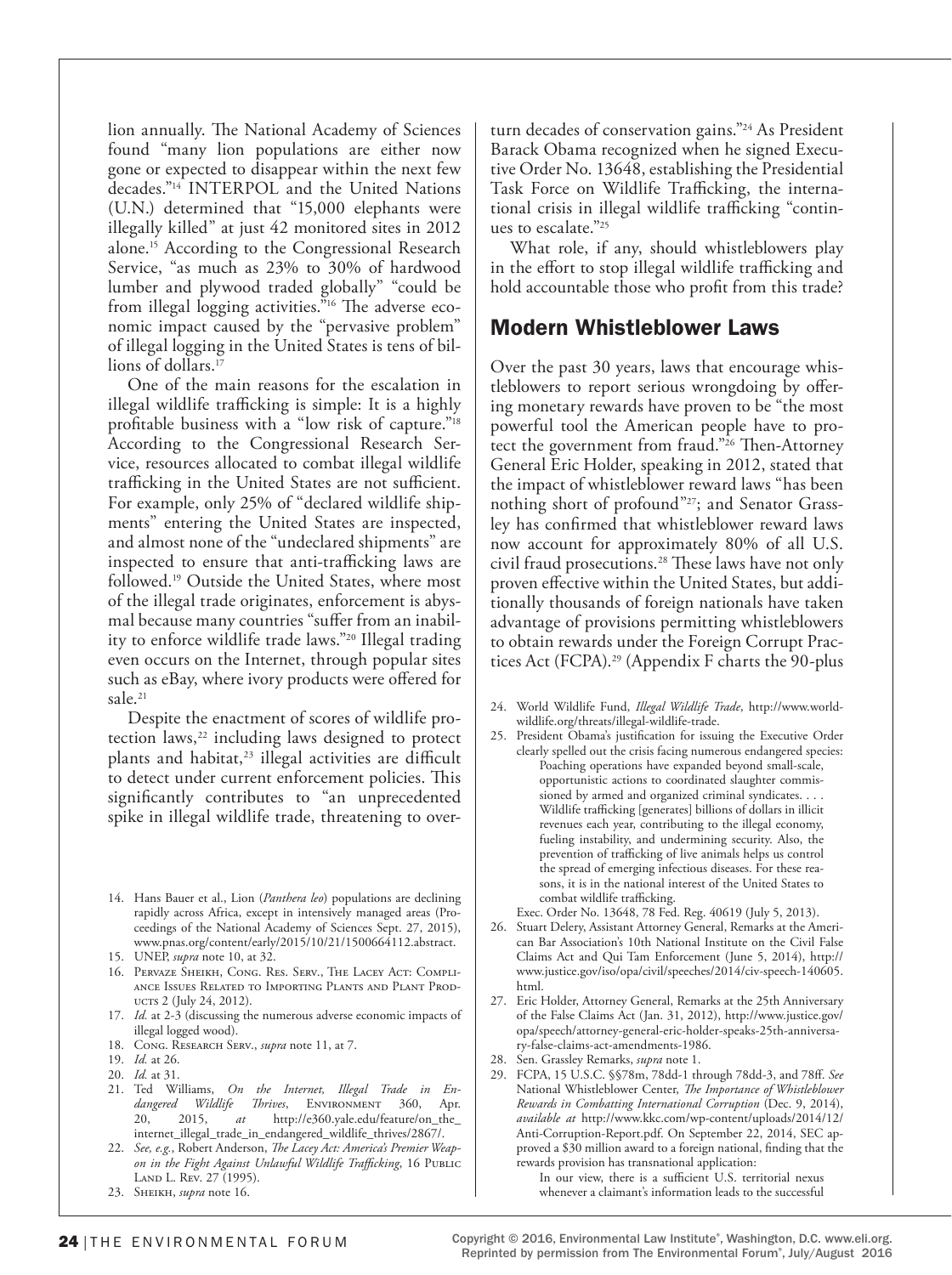countries from which over 1,500 whistleblowers have filed claims under the FCPA and related laws.)

The chair of the U.S. Securities and Exchange Commission (SEC), the official charged with responsibility over securities and FCPA whistleblower cases, has concurred, stating in 2013 that "the SEC's whistleblower program . . . has rapidly become a tremendously effective force-multiplier, generating high quality tips, and in some cases virtual blueprints laying out an entire enterprise, directing us to the heart of the alleged fraud."30 In a series of public statements, U.S. Department of Justice (DOJ) and congressional officials responsible for overseeing America's oldest whistleblower reward law (the FCA) have lauded the program, describing it as providing "ordinary Americans with essential tools to combat fraud,"<sup>31</sup> and noting that "most cases resulting in recoveries were brought to the government by whistleblowers,"32 that "whistleblowers have led to an unprecedented number of investigations and greater recoveries,"<sup>33</sup> and that "the need for a robust whistleblower reward law cannot be understated."34

It is now well-documented that the single most important source of information regarding fraud is tips from whistleblowers.<sup>35</sup> It is also well-

> enforcement of a covered action brought in the United States . . . . When these key territorial connections exist, it makes no difference whether, for example, the claimant was a foreign national, the claimant resides overseas, the information was submitted from overseas, or the misconduct comprising the U.S. securities law violation occurred entirely overseas.

- In re Claim for Reward, SEC Whistleblower Award Proceeding 2014-10 (Sept. 22, 2014), *available at* https://www.sec.gov/rules/ other/2014/34-73174.pdf. *See also infra* app. F (chart of SECrelated international whistleblowers).
- 30. Mary Jo White, Chair, U.S. Securities & Exchange Comm'n, Remarks at the Securities Enforcement Forum (Oct. 9, 2013), http:// www.sec.gov/News/Speech/Detail/Speech/1370539872100.
- 31. Holder, *supra* note 27.
- 32. DOJ, Civil Division Fiscal Year 2012 Budget Request, *available at* http://www.justice.gov/sites/default/files/jmd/legacy/2014/01/12/fy12-bud-summary-request-performance.pdf.
- 33. Press Release, DOJ, Justice Department Recovers Nearly \$5 Billion in False Claims Cases in Fiscal Year 2012 (Dec. 4, 2012), *at* http://www.justice.gov/opa/pr/justice-department-recoversnearly-5-billion-false-claims-act-cases-fiscal-year-2012.
- 34. U.S. Senate Judicary Committee, The False Claims Act Correction Act of 2008, S. Rep. No. 110-507 (2008), *at* http:// thomas.loc.gov/cgi-bin/cpquery/?&dbname=cp110&sid=cp110 yWjtd&refer=&r\_n=sr507.110&item=&sel=TOC\_1650&.
- 35. The Association of Certified Fraud Examiners issues an annual report based on a statistical study of fraud reports worldwide. In its 2014 *Report to the Nations*, the Association's study found that tips constituted the most important source of fraud detection worldwide. Tipsters or whistleblowers detected approximately 50% of all frauds, while law enforcement authorities were only able to uncover approximately 2.5% of the frauds. *See* Association of Certified Fraud Examiners (ACFE), *2010 Global Fraud Survey: Report to the Nations on Occupational Fraud and Abuse*. Similar results were also reported in the Association's subsequent reports published in 2011-2014.

documented that the overwhelming majority of potential whistleblowers choose to never disclose their concerns to law enforcement.<sup>36</sup> Most keep completely quiet, and those who do report usually only do so internally to either a direct manager or another individual within the company. This empirical data led the Ethics Resource Center (a corporate-sponsored nongovernmental organization (NGO)) to conclude that "one of the critical challenges facing . . . government enforcement officials is convincing employees to step forward when misconduct occurs."37

Congress enacted whistleblower reward laws to address the fear that most insiders have when reporting corruption. Over time, this incentive model has proven to be the most effective means to obtain critical information on any corrupt enterprise. The incentive model's effectiveness has been praised by all of the agencies with authority to grant rewards (DOJ, SEC, the Commodity Futures Trading Commission (CFTC), and the Internal Revenue Service (IRS)). Additionally, the leading study on the behavior of whistleblowers, published by the University of Chicago Booth School of Business, also confirmed that "a strong monetary incentive to blow the whistle does motivate people with information to come forward."38 The study, based on a review of major fraud cases, endorses the enactment of additional monetary award-based whistleblower laws, concluding: "The idea of extending the *qui tam* statute to corporate

- 36. Ethics Resource Center, *Blowing the Whistle on Workplace Misconduct* (Dec. 2010), *available at* http://www.kkc.com/wp-content/ uploads/2015/09/ERC\_Blowing-the-Whistle-on-Workplace-Misconduct-December-2010.pdf.
- 37. *Id.* (The Center's reports on workplace behavior are corporatesponsored. The most recent survey was paid for by the Altria Group, Inc., Walmart, Inc., Lockheed Martin Corp., Edison Int'l, Inc., PricewaterhouseCoopers LLP, United Tech. Corp., Raytheon, KPMG LLP, Assurant, Inc., Archer Daniels Midland, SAIC, BAE Systems, and Bechtel Group, Inc.) *See* Ethics & Compliance Initiative, *2013 National Business Ethics Survey*, *at* http://www. ethics.org/research/eci-research/nbes/nbes-reports/nbes-2013. The National Business Ethics Survey pointed out the problems faced by employees who do not blow the whistle confidentially: "The percentage of workers who reported the misconduct they see has stalled, and retaliation against workers who reported wrongdoing continues to be a widespread problem." The failure of employees to report misconduct remained a major problem, with 37% of employees who witnessed misconduct in 2013 failing to report the wrongdoing to *anyone*, including a supervisor inside the company.
- 38. I.J. Alexander Dyck et al., *Who Blows the Whistle on Corporate Fraud?* 4 (Chicago Booth School of Business Research Paper Series No. 08-22, Center for Research in Securities Prices Working Paper No. 618 Oct. 2008), *available at* http://papers.ssrn.com/ sol3/papers.cfm?abstract\_id=891482. Because of the mistreatment of whistleblowers, without rewards, the vast majority of employees never disclose fraud. *Id*. at 23 ("Given these costs, however, the surprising part is not that most employees do not talk; it is that some talk at all.").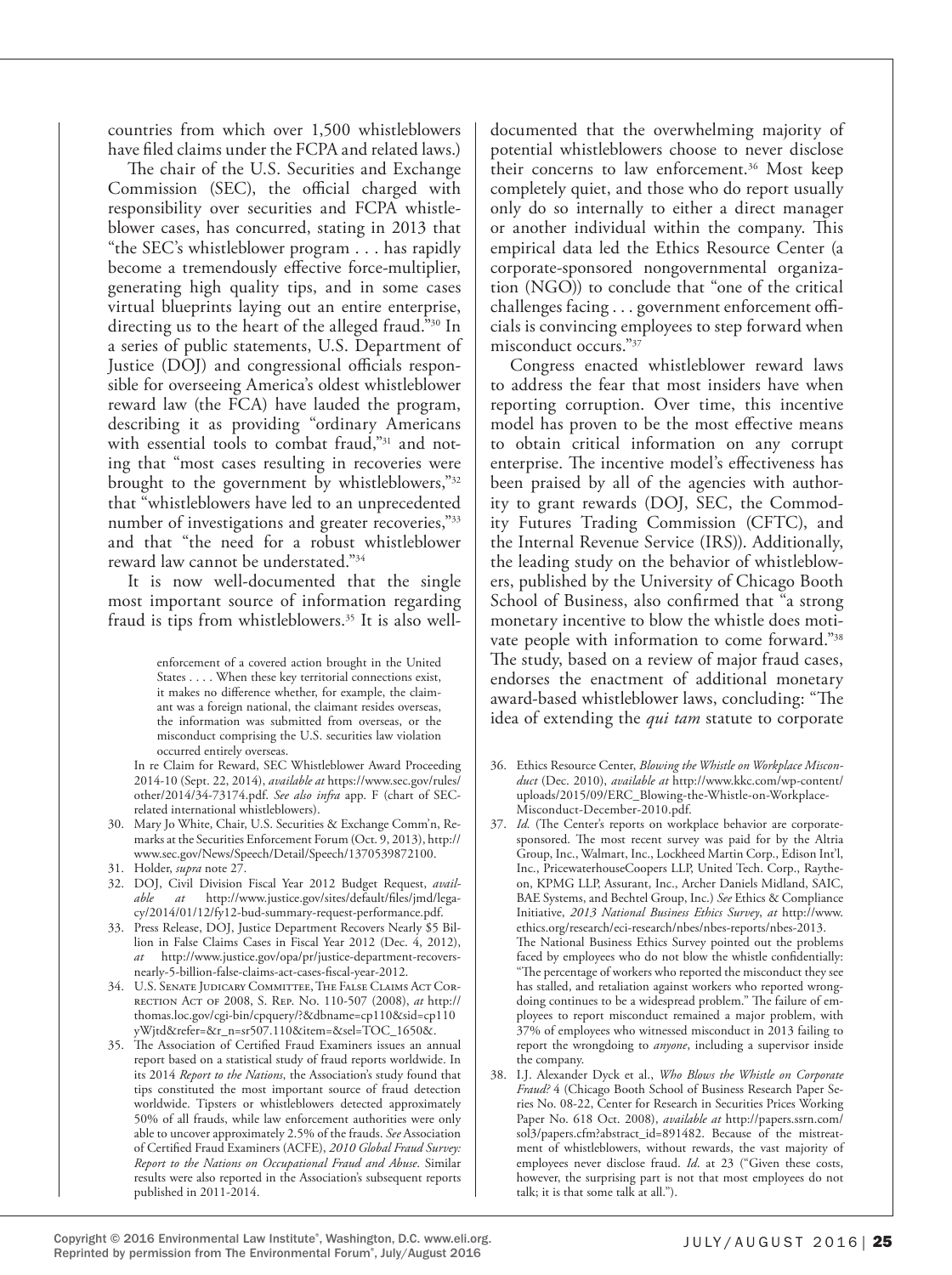frauds (i.e., providing a financial award to those who bring forward information about a corporate fraud) is very much in the Hayekian spirit of sharpening the incentives of those who are endowed with information."39 Finally, "there is no evidence that having stronger monetary incentives to blow the whistle leads to more frivolous suits."40

Currently, the U.S. government promotes four U.S. laws that contain whistleblower reward provisions.41 These laws govern a large part of the U.S. economy, including securities and commodities transactions, government contracting and procurement, taxation, and foreign bribery. The agencies responsible for investigating whistleblower claims and paying rewards have been proactive, establishing well-defined procedures to govern these programs. For example, SEC's reward program is managed by a special Whistleblower Office, which operates an informative web page, has rules for filing claims and qualifying for rewards, and permits foreign nationals to file claims under the FCPA.42 IRS and the CFTC also have offices dedicated to facilitating whistleblower reward payments.<sup>43</sup> DOJ, although it has not established a formal office, has adopted procedures consistent with the statutory requirements for reviewing and intervening in whistleblower reward claims filed under the FCA.<sup>44</sup>

These programs have strengthened the ability of the government to detect and prosecute civil and criminal violations, resulting in recoveries of over \$50 billion in fines and penalties, in addition to the successful prosecution of numerous crimi-

- 40. *Id.* at 25.
- 41. *See* FCA, 31 U.S.C. §§3729-33 (fraud in government contracting or procurement); Internal Revenue Act, 26 U.S.C. §7623 (tax fraud or underpayment of taxes); Commodity Exchange Act, 7 U.S.C. §26 (fraud in commodity futures trading); Securities Exchange Act, 15 U.S.C. §78u-6 (securities fraud); and the FCPA, 15 U.S.C. §78u-6 (foreign bribery and lack of internal controls; note that whistleblower provisions are under the Securities Exchange Act, 15 U.S.C. §78u-6).
- 42. *See* SEC, 2014 Annual Report to Congress on the Dodd-Frank Whistleblower Program (2014), *available at* http://www.sec.gov/ about/offices/owb. *See also infra* app. F (setting forth the number of international whistleblowers under SEC's Dodd-Frank Act program, along with the countries for which they are citizens).
- 43. *See* SEC, Office of the Whistleblower, www.sec.gov/whistleblower, and CFTC, Whistleblower Program, www.cftc.gov/ consumerprotection/WhistleblowerProgram.
- 44. 31 U.S.C. §3730. *See* U.S. Government Accountability Office (GAO), Information on False Claims Act Litigation (Dec. 15, 2005), *available at* http://www.gao.gov/new.items/d06320r.pdf. DOJ publishes an online "primer" on how to use the FCA at http:// www.justice.gov/sites/default/files/civil/legacy/2011/04/22/C-FRAUDS\_FCA\_Primer.pdf.

nals.45 In 2012, then-Attorney General Holder stated that whistleblower reward laws have "provided ordinary Americans with essential tools to combat fraud . . . and to bring accountability to those who would take advantage of the United States government—and of American taxpayers," and opined that "Some of these [cases] may have saved lives. All of them saved money."<sup>46</sup> Not surprisingly, because criminal activity is orchestrated in secret, whistleblowers are the primary source of information uncovering fraud.

The agencies administering the modern whistleblower laws have ensured that whistleblowers are paid. Since 1986, whistleblowers have been paid over \$5.3 billion in compensation for risking the loss of their jobs, careers, or even their lives for doing the right thing.47 Moreover, the government has exploited a number of large payments to publicize the existence of these programs worldwide and encourage thousands of whistleblowers to provide U.S. law enforcement authorities with credible information concerning wrongdoing. Both DOJ and SEC regularly issue national press releases whenever they pay a major reward.

Can the United States harness the power of whistleblower rewards in the context of enforcing wildlife protection and anti-trafficking laws? To answer this question, it is necessary to return to 1973, to the original passage of the ESA, and then to review Congress' actions in 1981 and 1982 that strengthened the enforcement powers of the Secretaries of Agriculture, Commerce, the Interior, and Treasury by amending the Lacey Act of 1900 and the Fish and Wildlife Improvement Act of 1978.

# The Origin of Wildlife Whistleblower **Protections**

In 1973, the concept of whistleblowing was in its infancy. The first law explicitly protecting federal employee whistleblowers would not be passed until 1978.48 The first modern whistleblower reward law, contained in amendments to the FCA, was not enacted until 1986. Based on the success of the

- 47. DOJ, FRAUD STATISTICS OVERVIEW: OCTOBER 1, 1987-SEPTEMber 30, 2015, at 2 (relator share awards), *available at* http://www. justice.gov/opa/file/796866/download*.*
- 48. Section 2301 of the Civil Service Reform Act of 1978, 5 U.S.C. §2301, amended by the Whistleblower Protection Act of 1989, 5 U.S.C. §2302.

<sup>39.</sup> *Id.* at 29 (referring to economist and philosopher Friedrich Hayek, best known for his view on classical liberalism).

<sup>45.</sup> *See* S. Rep. No. 110-507 (2008). The Senate Committee on the Judiciary noted the "critical role" that whistleblowers play in detecting fraud, *id*. at 6, and quoted testimony by Michael Hertz, Deputy Assistant Attorney General, that the existence of the whistleblower law and "well-publicized recoveries had a salutary effect" on deterrence, *id.* at 8.

<sup>46.</sup> *See* Holder, *supra* note 27.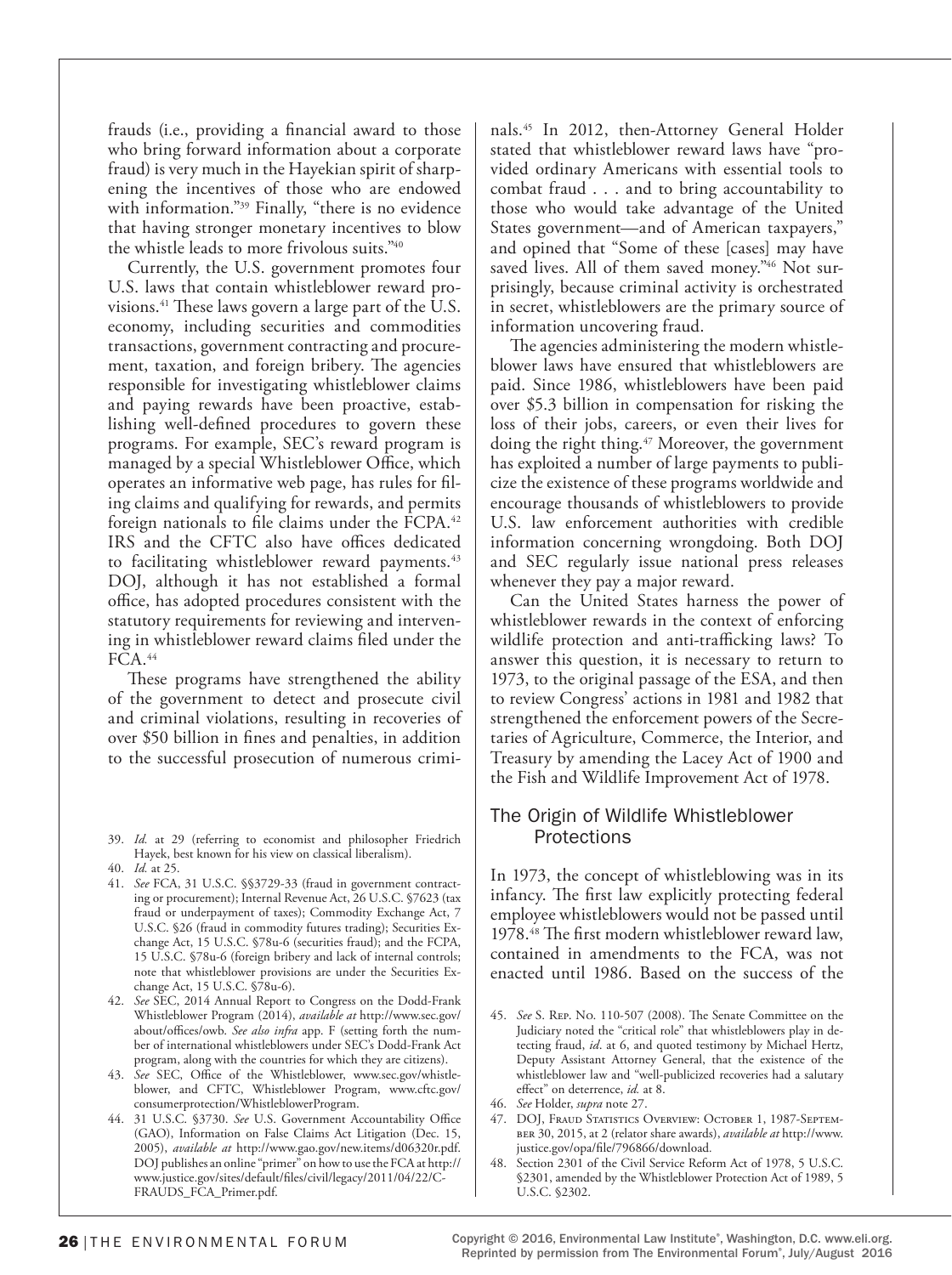FCA, the Internal Revenue Code was amended in 2006 with a tax whistleblower award law, and in 2010, Congress enacted the Dodd-Frank Act, which permitted whistleblower rewards for reporting violations of the securities and commodities fraud, as well as the major international anti-bribery law, the FCPA.

However, in 1973, years before the utility of whistleblower reward laws was understood, Congress inserted a modest whistleblower reward provision in the newly enacted ESA.<sup>49</sup> The provision was visionary but weak, stating that:

Upon the recommendation of the Secretary, the Secretary of the Treasury is authorized to pay an amount equal to one-half of the civil penalty or fine paid, but not to exceed \$2,500, to any person who furnishes information which leads to a finding of civil violation or a conviction of a criminal violation of any provision of this Act or any regulation or permit issued thereunder.<sup>50</sup>

The \$2,500 cap and the discretionary nature of the award doomed this provision to fail—there are no reported cases under this provision. Employees and other insiders who witness violations of the ESA will not risk their jobs, careers, or their safety for a mere \$2,500, which the governing federal agency might easily refuse to pay.

# The Lacey Act Amendments of 1981

The Lacey Act is among America's earliest and most important wildlife protection laws. Originally passed in 1900, it has been amended over time to become the premier anti-trafficking law.<sup>51</sup> Under the Act, it is "unlawful for any person to import, export, transport, sell, receive, acquire, or purchase in interstate or foreign commerce" any fish or wildlife or plant "taken, possessed, transported, or sold in violation of any law or regulation of any State or in violation of any foreign law."52 The Lacey Act's scope includes the Convention on International Trade in Endangered Species of Wild Fauna and Flora (CITES)<sup>53</sup>; however, the "person" must be subject to U.S. jurisdiction.

- 49. ESA §11(d), Pub. L. No. 93-205.
- 50. Pub. L. No. 93-205 §11(d).
- 51. *See* Association of Fish & Wildlife Agencies, *The Importance of the Lacey Act: The Nation's Champion Legislation Against Wildlife Crime and Illegal Wildlife Trade* 2 (2014) ("The Lacey Act remains one of the nation's most important conservation statutes and a powerful tool for protecting fish and wildlife in the U.S. and supporting conservation worldwide."), *available at* http://www. fishwildlife.org/files/LaceyAct\_FactSheet.pdf.

53. 27 U.S.T. 1087; T.I.A.S. 8249; 993 U.N.T.S. 243. *See* https:// www.cites.org/eng.

The Lacey Act prohibits the failure to properly "mark" most wildlife shipments, and "encompasses virtually any wild animal, fish, or invertebrate, dead or alive, from any part of the world." It also covers "any member of the plant kingdom . . . which is listed on an appendix to [CITES]."54 The statute provides for both civil and criminal penalties, and the seizure of vessels used for transporting illegal wildlife: "Vessels, vehicles, aircraft, and other equipment used to aid in the unlawful import, export, transport, sale, receipt, acquisition, or purchase of fish, wildlife, or plants may be forfeited in certain circumstances."55

In 1981, Congress amended the Lacey Act to increase enforcement authorities under the law. Their intent was clear:

A massive illegal trade in fish and wildlife, their parts and products, and wild plants has been uncovered . . . . The serious consequences of such trade may include the introduction of exotic diseases which threaten the agriculture and pet industries . . . and the ultimate threat to the survival of the species itself. The purpose of [the 1981 amendment] is to provide more effective enforcement tools to the wildlife agencies of the state and the Federal Government to control this trade.<sup>56</sup>

\* \* \*

Powerful tools are needed to combat and control the massive illegal trade in wildlife which threatens the survival of numerous species, threatens the welfare of our agriculture and pet industries, and imposes untold costs upon the American taxpayers.<sup>57</sup>

A whistleblower reward provision was included in the 1981 amendment: "[The whistleblower reward provision] directs the Secretary to pay rewards to persons who furnish information leading to an arrest, conviction assessment or forfeiture from sums received as penalties, fines or forfeitures."58 This provision did not mimic the weaknesses contained in the ESA. The \$2,500 cap was not adopted—there was no limit imposed on the percentage or amount of a reward that the government could pay a Lacey Act whistleblower. Further, Congress changed the purely discretionary nature of the ESA's reward provision. Language was included in the Lacey Act indicating that Con-

<sup>52.</sup> 16 U.S.C. §3372(a)(2).

<sup>54.</sup> *See* Anderson, *supra* note 22, at 53-54 (internal citations omitted).

<sup>55.</sup> *Id.* at 70-73.

<sup>56.</sup> H.R. Rep. No. 97-276, at 7 (Oct. 19, 1981).

<sup>57.</sup> *Id.* at 19. 58. *Id.* at 24.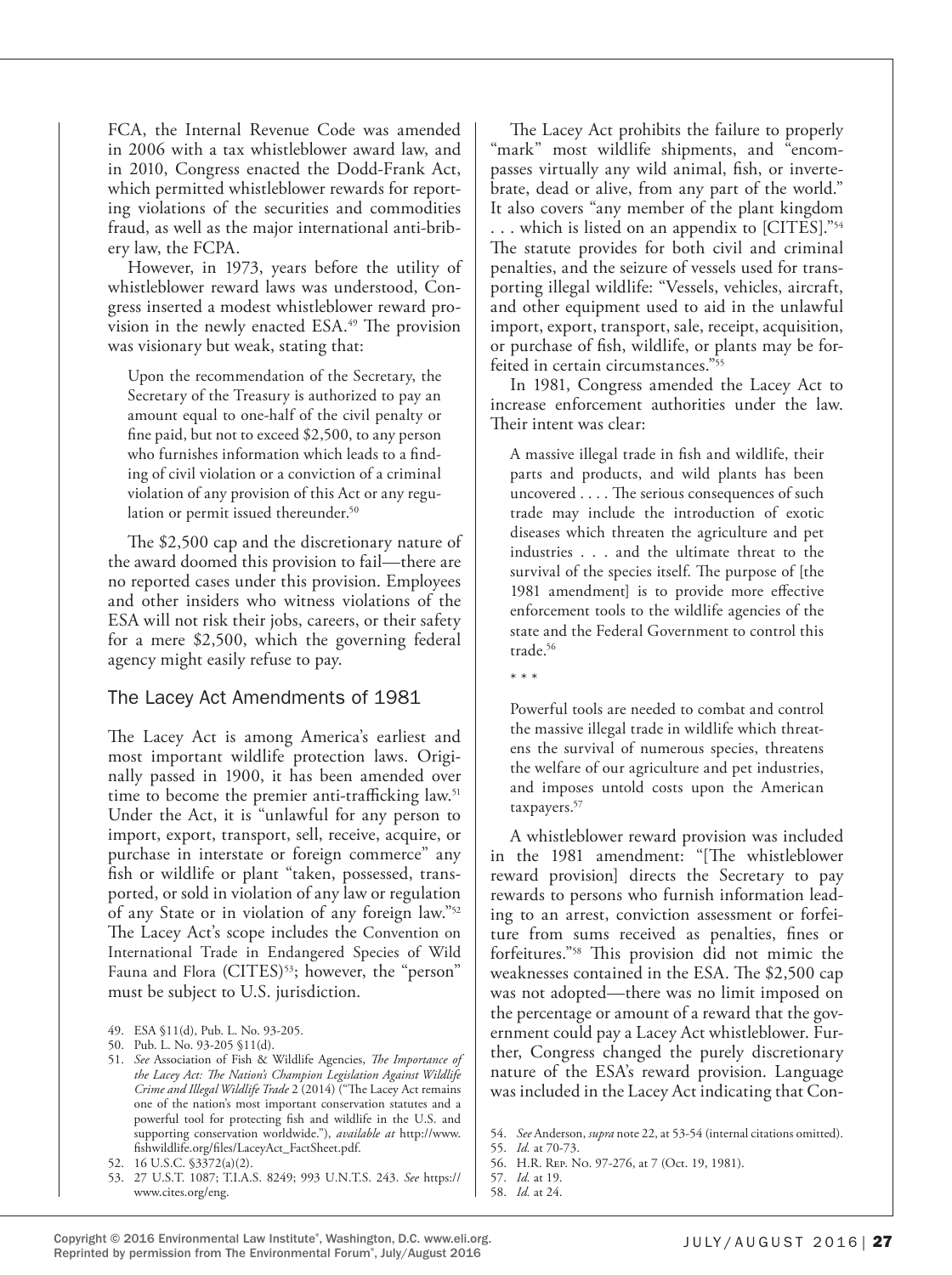gress wanted agencies to pay all qualified whistleblowers. The statute provided that the responsible agencies "shall pay" the awards. The new Lacey Act whistleblower reward law stated:

Beginning in fiscal year 1983, the Secretary [i.e., the Secretary of Interior, Commerce, or Agriculture] or the Secretary of the Treasury shall pay, from sums received as penalties, fines, or forfeitures of property for any violation of this chapter or any regulation issued hereunder a reward to any person who furnishes information which leads to an arrest, a criminal conviction, civil penalty assessment, or forfeiture of property for any violation of this chapter or any regulation issued hereunder.<sup>59</sup>

As explained below, when Congress enacted the Lacey Act's whistleblower reward provision, it also amended the ESA to eliminate the cap and make payment of rewards mandatory.

The Lacey Act whistleblower reward law contains the basic framework that Congress would eventually approve for reward provisions in other laws, such as the Internal Revenue Code and Securities and Exchange Act. The basis for the reward is predicated on the monies obtained by the federal government as a result of the whistleblower's information. The Lacey Act permits whistleblowers to collect for both civil and criminal penalties and obtain a portion of any restitution, and further states that a reward could include payment based on any "seizures" obtained under the law.

This seizure provision can significantly increase the reward payable to a whistleblower. The Lacey Act contains quality-assurance requirements that whistleblowers are historically well-suited to enforce and also gives the government the power to seize any "vessel" used in importing any of the prohibited fish, wildlife, or agricultural products covered under the law. If implemented, whistleblowers would be in a position to provide evidence justifying the seizure of vessels and greatly benefit from this reward provision.

For example, if employees on these vessels had knowledge that those operating the vessels either were complicit with illegal wildlife trafficking or grossly negligent in preventing such crimes, they could file claims and obtain rewards based not only on the civil and criminal penalties, but also on the value of any seized vessel. Whistleblowers who first raise their concerns with vessel operators would be in an especially favorable position for collecting under the reward law; by analogy, under the

59. 16 U.S.C. §3375(d).

FCA whistleblower reward provision, the failure of a company to properly investigate an employee's concerns can give rise to corporate liability under a theory of willful ignorance.

The Lacey Act authorizes four separate departments of the federal government to pay awards. The Department of Commerce, DOI, and Treasury are given joint and several authority to pay rewards. USDA is also given authority to pay awards under the "plants" provision of the Act, which includes illegal logging. The law gives these agencies broad discretion to implement rules to reward whistleblowers and, unlike any of the future whistleblower reward laws, has no cap on the amount of an award or percentage of collected proceeds that may be given to a whistleblower. By contrast, under the whistleblower provisions of the Commodity Exchange Act, the FCA, FCPA, Internal Revenue Act, and Securities Exchange Act, rewards are capped at a maximum of 30% of collected proceeds. By declining to cap whistleblower awards in the 1981 Lacey Act amendments, Congress implicitly provided agencies with tremendous power to aggressively use the reward law and to ensure that, in cases where a monetary sanction may be small, the whistleblower reward can still be significant.

Additionally, Congress took steps to ensure that money would always be available to pay rewards. The Lacey Act provided that monies obtained from enforcement actions be placed in a separate fund to pay rewards.<sup>60</sup> However, once the amount of monies deposited into the Lacey Act Reward Fund exceeds \$500,000, the funds would be used to pay for conservation grants unrelated to whistleblower protection. Monies transferred out of the Reward Fund that are used to pay for other projects can be funded outside of the formal appropriation process. This use of reward funds was questioned by Mr. William Clark, a noted expert in illegal wildlife trade (currently working for INTERPOL), before the U.S. House of Representatives Committee on Natural Resources: "Instruments such as the Lacey Act Reward Fund do exist, but they are underused, and often resources are diverted to

60. 16 U.S.C. §1540(d):

Whenever the balance of sums received under this section and section 3375(d) of this title, as penalties or fines, or from forfeitures of property, exceed \$500,000, the Secretary of the Treasury shall deposit an amount equal to such excess balance in the cooperative endangered species conservation fund established under section 1535(i) of this title.

This provision applies to fines and penalties collected under the ESA and Lacey Act.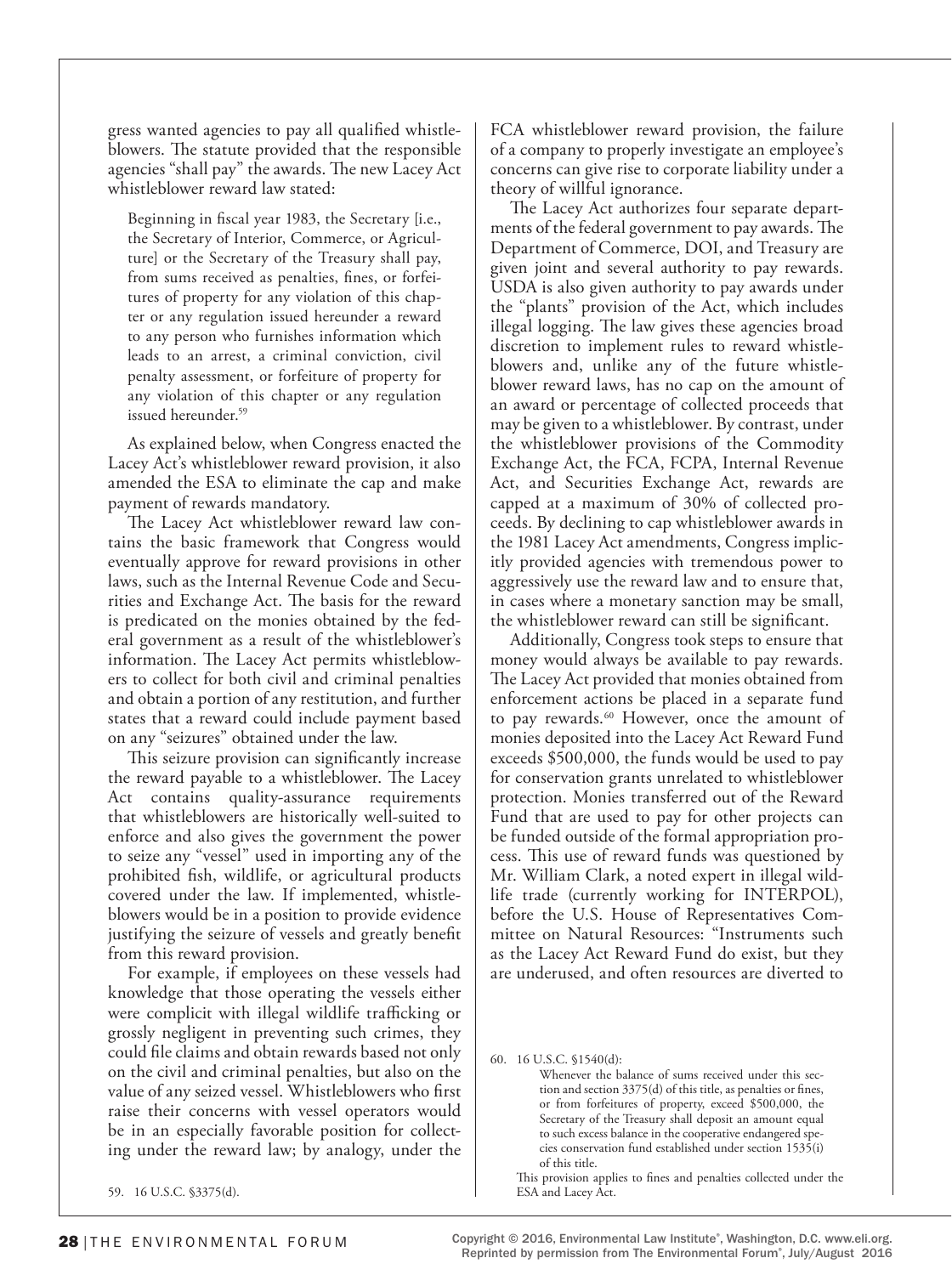forestry or fisheries agencies which tend to be better funded anyway."61

A 2012 report by an NGO analyzing the potential impact of the Lacey Act on combating illegal logging illustrates how the reward laws can become an effective tool that increases the enforcement capabilities of the U.S. government. The report, authored by the Union of Concerned Scientists, explained that "the most effective way to reduce illegal logging" is to reduce its profitability. If the Lacey Act is "adequately enforced," the report said, it would significantly reduce the "incentives for illegal logging and associated trade," creating "disincentive(s) for participating in any part of the illegal trade."62 The key is to "create policies that make it easier to identify and catch illegal loggers and wood traders, and to impose expensive fines on them."63 Based on the highly successful application of the reward laws in all of the other areas for which they have been enacted, whistleblowers are a proven critical source of information necessary to detect and prosecute those who violate the law.

Further, the implementation of a whistleblower detection program would encourage companies, including those whose vessels are used to transport the products, to make "investment(s) to ensure their part of the supply chain is legal."64 Incentivizing whistleblowers to report illegal trafficking creates a reporting structure that, as in other areas of the economy where such laws have been utilized, revolutionizes the enforcement capabilities of the appropriate government authorities.

# Post-Lacey Act Wildlife Whistleblower Laws and the Importance of the 1982 Amendment to the Fish and Wildlife Improvement Act

The 1981 Lacey Act amendments also include a "miscellaneous" section that contains specific fixes to other laws. Congress used this provision to fix the defects in the ESA's reward law. Congress eliminated the monetary cap, made the discretionary authorities under the 1973 Act mandatory,

62. Patricia Elias, Union of Concerned Scientists, *Logging and the Law: How the U.S. Lacey Act Helps Reduce Illegal Logging in the Tropics* 12 (Apr. 2012), *available at* http://www. ucsusa.org/sites/default/files/legacy/assets/documents/ global\_warming/illegal-logging-and-lacey-act.pdf.

and harmonized the ESA's whistleblower reward law with that of the Lacey Act. The two were now identical.

In the final House Report on the 1981 amendments, Congress explained its reasoning for fixing the weaknesses in the ESA:

[T]he Secretaries of the Interior and Commerce have been unable to pay rewards from the proceeds of fines and civil penalties under the Endangered Species Act because Section 11(d) of that Act has been interpreted to make payment by the Secretary of the Treasury discretionary. This amendment would make it clear that upon recommendation by either the Secretary of the Interior or the Secretary of Commerce, rewards shall be made available.<sup>65</sup>

Thereafter, Congress included whistleblower reward provisions identical to the Lacey Act in four other wildlife protection laws: the Rhinoceros and Tiger Conservation Act, the Antarctic Conservation Act, the Fish and Wildlife Improvement Act, and the Wild Bird Conservation Act.<sup>66</sup>

On December 31, 1982, Congress went even further in strengthening the authority of the government to pay awards for whistleblowers that report wildlife crimes.67 A little-noticed appropriations act for conservation programs on military reservations contained a rider "for other purposes." One of these "other purposes," which originated as a floor amendment in the House, amended the Fish and Wildlife Improvement Act of 1978. This amendment, approved as Section 7 of the bill, includes sweeping authorization for DOI and the Department of Commerce to pay whistleblower rewards from "appropriations."68 Unlike other whistleblower reward laws, payments would not have to be based solely on the amount of funds recovered in a specific enforcement action. Instead, DOI and the Department of Commerce may use appropriated funds to compensate whistleblowers.

The 1982 amendment also broadened the scope of laws for which rewards could be paid. Under the amended Fish and Wildlife Improvement Act, *all* wildlife laws administered by the U.S. Fish and Wildlife Service (FWS) and/or the National

<sup>61.</sup> *Poaching American Security: Impacts of Illegal Wildlife Trade*, U.S. House of Representatives, Committee on Natural Resources, Oversight Hearing (Mar. 5, 2008) (testimony of William Clark), *available at* http://naturalresources.house.gov/calendar/eventsingle.aspx?EventID=198841.

<sup>63.</sup> *Id.* at 18. 64. *Id.*

<sup>65.</sup> H.R. Rep. No. 97-276, at 28 (Oct. 19, 1981).

<sup>66.</sup> Currently, the following wildlife protection laws have nearly identical reward provisions: Lacey Act, 16 U.S.C. §3375(d); ESA, 16 U.S.C. §1540(d); Rhinoceros and Tiger Conservation Act, 16 U.S.C. §5305a(f); Antarctic Conservation Act, 16 U.S.C. §§2409 & 2439; Fish and Wildlife Improvement Act, 16 U.S.C. §7421(c)(3); and Wild Bird Conservation Act, 16 U.S.C. §§4912(c) & 4913(b).

<sup>67.</sup> Pub. L. No. 97-396, 96 Stat. 2005.

<sup>68.</sup> 16 U.S.C. §7421(k)(2).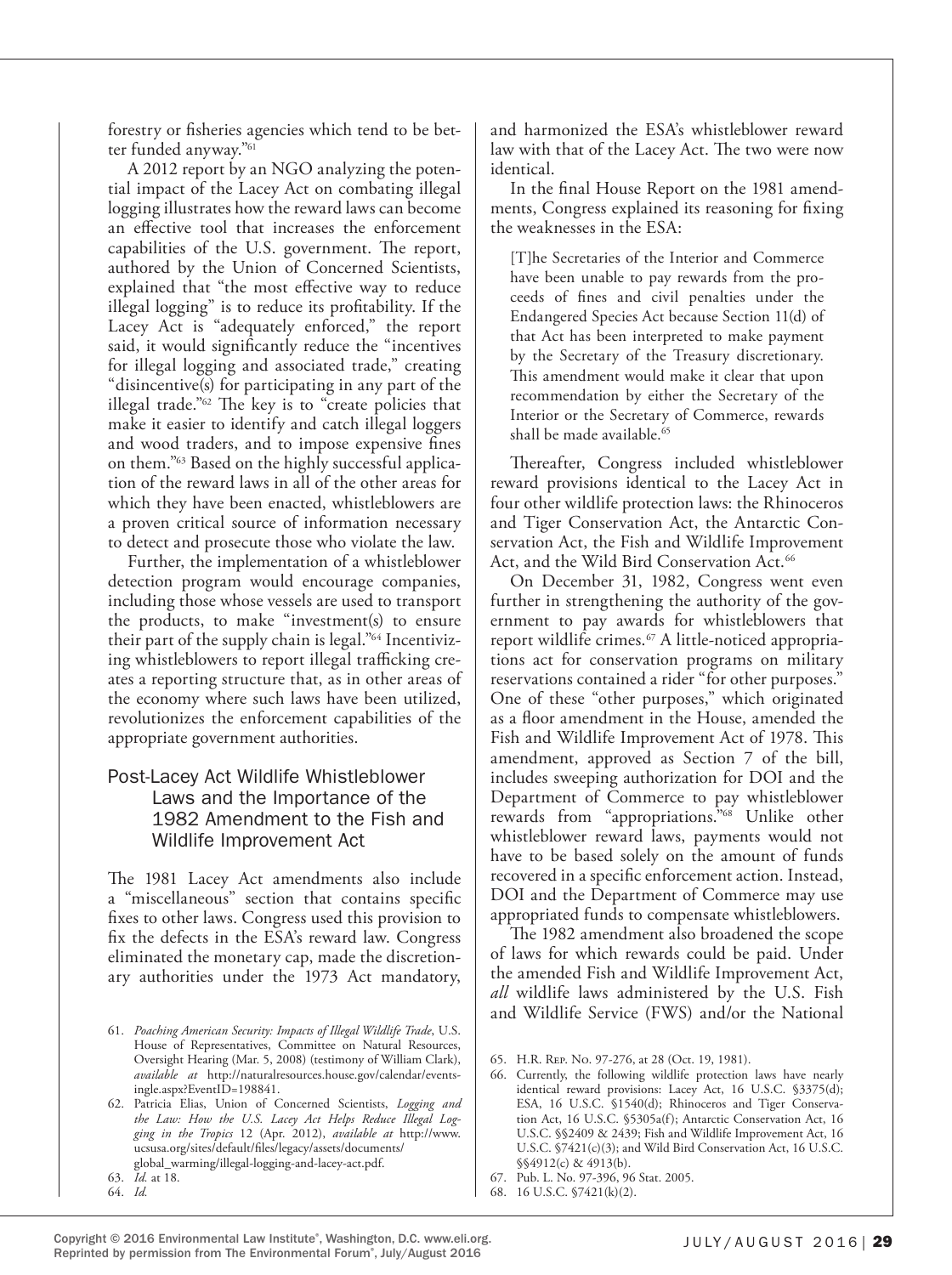Marine Fisheries Service (i.e., the Department of Commerce's National Oceanic and Atmospheric Administration (NOAA) division) were covered. The law explicitly ensures that rewards can be paid to whistleblowers who reported violations of "any laws administered by the United States Fish and Wildlife Service or the National Marine Fisheries Service relating to fish, wildlife, or plants."69 The amendment now covers over 40 major wildlife laws, effectively closing any loopholes in coverage.<sup>70</sup> This provision also applies to all such laws, "notwithstanding any other provision of law." Accordingly, even if a specific wildlife whistleblower law has a cap on payments, the Fish and Wildlife Improvement Act explicitly authorizes the payment of rewards directly from agency appropriations.

Like other wildlife whistleblower protection laws, the Fish and Wildlife Improvement Act's amendment was enacted years before empirical data existed demonstrating the effectiveness of reward laws. During the House floor debate on the amendment, it was clear that Congress was beginning to understand the importance of paying rewards in order to detect crimes. Then-Congressman John Breaux (D-La.) explained that "undercover activities," which implicitly included almost all whistleblower cases, were always "difficult and dangerous but highly successful."71 Additionally, the amendment was designed to draw out insiders who could help "apprehend large-scale commercial violators of wildlife laws."72

As the year 1982 came to a close, the stage was set for the federal government to aggressively use whistleblower reward laws. Large financial rewards could be offered to insiders willing to risk their careers (or lives) to report the killing of endangered animals, fish, and plants in violation of over 40 separate fish, plant, and wildlife protection laws. These payments could be made to whistleblowers on a worldwide basis, rewarding non-U.S. citizens who disclose information about illegal wildlife being imported into the United States or illegal trafficking that could otherwise be policed under U.S. law.

# The Current Status of Wildlife Whistleblower Laws: Inactive

Yet, none of the federal agencies responsible for administering the wildlife whistleblower protection laws have taken steps to fully implement or

71. 128 Cong. Rec. H10207 and H31972 (Dec. 17, 1982).

72. *Id.*

properly publicize these laws. No implementing regulations have been published. There are no publicly available procedures for wildlife whistleblowers to file disclosures, apply for rewards, or obtain payment. There are no appeal procedures if a reward is denied. There are no published decisions documenting any award payments to any whistleblowers by USDA, Commerce, DOI, or Treasury.

FWS has non-public internal procedures for how a special agent could request that one of his or her informants obtain a reward. These procedures are referenced online in Part 450 of the massive FWS Manual. Part 450, Section 450 FW-2, entitled "paying rewards," has not been made publicly available by FWS. FWS considered this provision exempt from public disclosure as "law enforcement sensitive."73

However, on November 18, 2015, a copy of this internal procedure was obtained by the National Whistleblower Center pursuant to a Freedom of Information Act (FOIA) request.<sup>74</sup> These previously non-public internal procedures are not particularly helpful or encouraging to would-be whistleblowers. They grant complete discretion to the special agent who works with an informant/whistleblower to recommend a reward. That recommendation is subject to approval by the regional Supervisory Agent in Charge and must be approved by the Chief of the FWS Office of Law Enforcement. There are no application procedures for the whistleblower to utilize, and there are no appeal procedures if the Special Agent decides not to apply for a reward or if the Chief denies a reward. There is no requirement to inform potential whistleblowers of their right to obtain a reward. Rewards are prohibited if, in the opinion of FWS, paying compensation "would create a conflict of interest or appearance of impropriety," even though the underlying statutes do not contain any such prohibition. If a Special Agent recommends an award, they must fill out an official "Request for Payment of Reward" form addressing eight factors, none of which were approved after publication or comment to the whistleblower community.<sup>75</sup>

Under FWS' internal operating procedures, employees of foreign governments are prohibited from receiving a reward, but the procedures do not

- 73. FWS, Service Manual Chapters, Pay-Rewards, www.fws.gov/policy/450 FW2LINK.html.
- 74. *See* FOIA request FWS2016-00128, *available at* www.globalwhistleblower.org.
- 75. FWS, Service Manual Part 450 lists eight factors a Special Agent must address when he or she recommends the approval of an award. Until released to the National Whistleblower Center in November 2015, this criteria was not publicly available.

<sup>69.</sup> *Id*. §7421(k).

<sup>70.</sup> See *infra* app. B, for a listing of laws covered under this provision.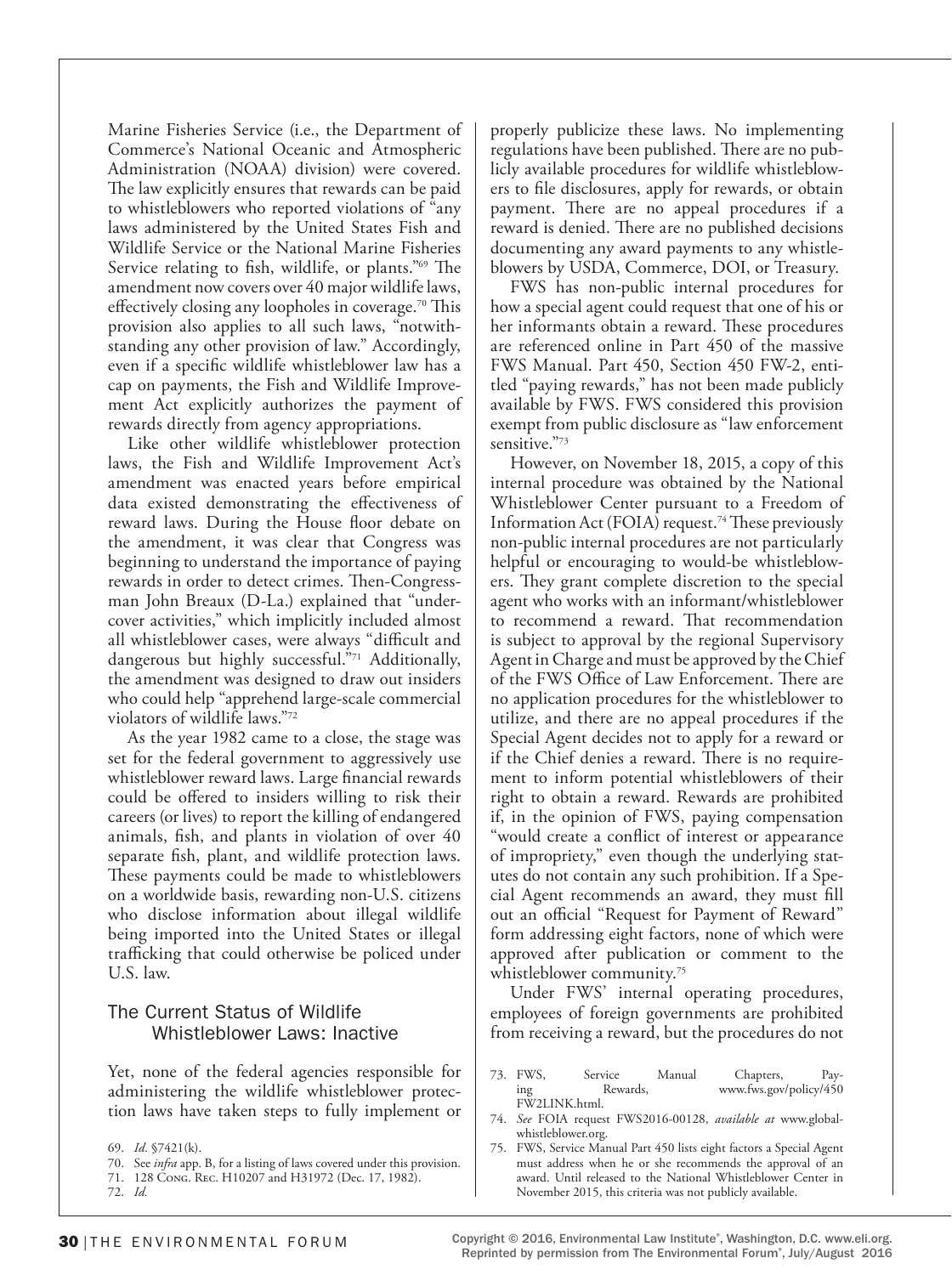bar U.S. government officials from giving awards to themselves.76 This rule is backwards. The Lacey Act and the ESA explicitly *prohibit* most U.S. government officials from obtaining rewards, but do not prohibit foreign officials from obtaining rewards.77 On the other hand, it is easy to foresee how foreign government employees, who risk retaliation at the hands of corrupt local officials or poachers, may become important confidential sources of information to U.S. authorities. The threats faced by foreign nationals who expose or try to stop illegal trafficking are well-documented. For example, as of July 7, 2015, the International Ranger Federation counted 52 Park Rangers as having died in the line of duty the prior year.<sup>78</sup>

Extensive review of the websites of the agencies responsible for paying whistleblower rewards failed to identify any information whatsoever about the reward laws. On their website, NOAA's Office of Law Enforcement only has a toll-free phone number posted for reporting violations. FWS' website offers both a phone number and an e-mail address. None mention anything about a whistleblower's right to obtain a reward.

This is in stark contrast to the modern whistleblower laws that have been more effectively implemented by DOJ, SEC, the CFTC, and IRS. All of the agencies that administer the modernized whistleblower laws have extensively publicized their provisions and encouraged whistleblowers to file disclosures and qualify for rewards. The procedures adopted by those agencies are worth reviewing.

FWS' record on paying rewards is extremely weak. Between 1981 and 2003, FWS did not maintain records on how many rewards were paid under the Lacey Act or the ESA.79 During this time period, there is only one public reference confirming a payment. In 1987, FWS awarded an

- 76. FWS, Service Manual Chapter, Part 450. These internal rules were obtained by the National Whistleblower Center pursuant to FOIA. The National Whistleblower Center is publishing Part 450, the Fish and Wildlife Reward procedures, at www.globalwhistleblower.org.
- 77. 16 U.S.C. §3375(d)(2) ("Any officer or employee of the United States or any State or local government who furnishes information or renders service in the performance of his official duties is ineligible for payment under this subsection.").
- 78. Press Release, International Ranger Federation, World Ranger Day Celebrations, Rememberance and E-Kit (July 31, 2015), http://internationalrangers.org. A CNN report documented the murder of 140 rangers at the hands of poachers in the past 20 years. Pete Kowalczyk, *These Park Rangers Would Die (and Have) to Save Mountain Gorillas*, CNN.com, Nov. 25, 2015, *at* http://www.cnn.com/2015/11/12/africa/virunganational-park-mountain-gorilla/.
- 79. *See* FOIA request FWS2016-00128, *available at* www.globalwhistleblower.org.

anonymous whistleblower \$3,000 for reporting the illegal killing of a grizzly bear.<sup>80</sup> This payment was not made as part of any organized whistleblowerincentive program. Although not publicly available, in response to an FOIA request filed by the National Whistleblower Center, FWS did provide a complete accounting of reward payments made under the Lacey Act and the ESA between fiscal year (FY) 2004 and 2015.<sup>81</sup> During this 12-year period, FWS made 32 reward payments under the Lacey Act and 15 reward payments under the ESA. The average reward was \$5,710. No publicity surrounding any of these rewards could be located, and the basis for the rewards is still not a matter of public record.

As explained below, these payments are inconsequential in comparison to payments made under similar reward laws. A comparison as to the amount of rewards paid under the Lacey Act, the ESA, and the FCA makes this point crystal clear.<sup>82</sup>

## *SEC and IRS Whistleblower Procedures*

SEC has a special webpage managed by its Office of the Whistleblower. That site contains information on how to apply for a reward (including forms used for filing a formal application), copies of all of the rules governing the program, statements by SEC Commissioners and other officials praising the whistleblower program, explanatory statements on the purposes of the law, copies of all award decisions, links to other related programs, press releases issued encouraging whistleblowers to file a claim under the program and informing the public as to awards being granted, and copies of annual reports issued by the Office of the Whistleblower.83

SEC and the CFTC have published extensive rules setting out clear criteria for qualifying for a reward, how whistleblowers may file disclosures

83. *See* www.sec.gov/whistleblower.

<sup>80.</sup> *See* News Release, DOI, Montana Resident Receives \$5,000 Reward in Grizzly Bear Case (Jan. 21, 1987), http://www.fws.gov/ news/Historic/NewsReleases/1987/19870121.pdf. In paying the award, the FWS Director stated: "Without this individual's help, this case would not have been solved . . . I hope his willingness to get involved will serve as a model for other citizens who may observe violations of wildlife conservation laws." FWS paid \$3,000 to the informant. A private foundation paid another \$2,000 to the informant.

<sup>81.</sup> *See* Letter from William Woody Assistant Director, Office of Law Enforcement, FWS (Dec. 2, 2015); FOIA request FWS2016- 00128, *available at* www.globalwhistleblower.org. The rewards issued by the FWS under the Lacey Act and the ESA are set forth in Appendices C and D.

<sup>82.</sup> *Compare* Appendices C and D (setting forth rewards paid under the wildlife laws), *with* Appendix E (setting forth rewards paid under the FCA), *infra.*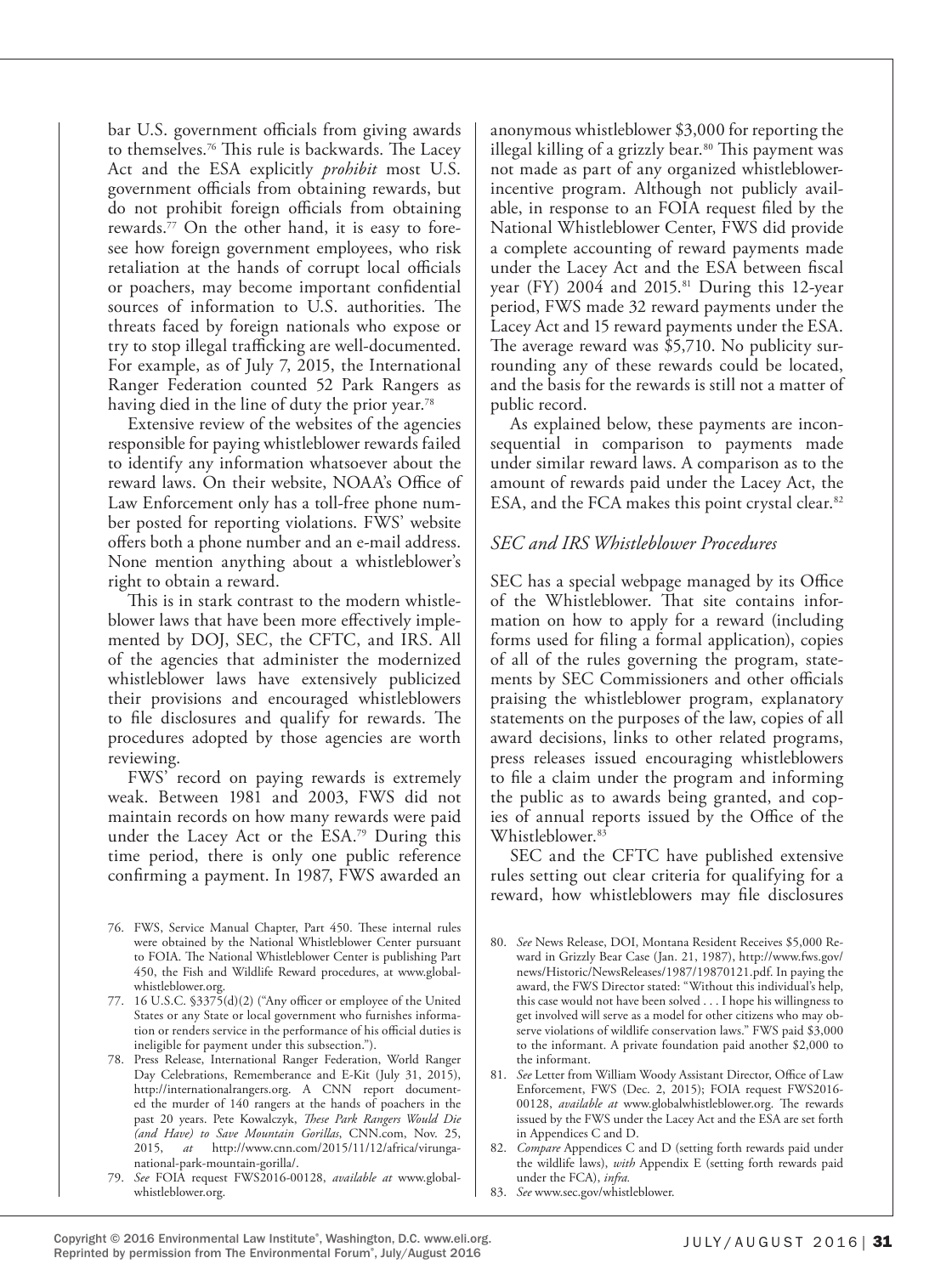anonymously and confidentially, explicit application procedures, guidance on how to evaluate "related actions," an internal review process, the right to an internal administrative appeal if a reward is denied, and a process for determining the amount of a reward for qualified whistleblowers. IRS has also published clear internal operating procedures and rules that establish similar procedures, including clarifications on confidentiality procedures.

The IRS and SEC whistleblower reward laws are structurally similar to the wildlife laws. All of these laws require whistleblowers to file their claim administratively. They vest with the prosecutorial authorities the discretion of whether to conduct an investigation into the underlying whistleblower allegations. In other words, it is up to IRS or SEC (or DOJ, if relevant) to investigate the allegations of criminal or civil violations and to prosecute the wrongdoers. The whistleblowers only obtain a reward if the government agencies are successful in their enforcement activities, and there is no private right of action to pursue wrongdoers. The whistleblower is, first and foremost, a witness for the government, whose right to recovery is predicated on the government proving the underlying violations. Thus, the administrative rules governing the processing of these reward claims are critical to the success of the programs.

Both the IRS and SEC programs are newly implemented and still developing.<sup>84</sup> The IRS reward program has two parts. The first is a purely discretionary program, which grants IRS the complete (and nonreviewable) discretion whether or not to pay a reward.<sup>85</sup> From FY 2011 through June 30, 2015, IRS paid whistleblowers \$54 million under this program.86 The IRS law also has a mandatory reward program if the alleged tax violations are large (over \$2 million). This program requires IRS to pay rewards between 15-30% where the whistleblower's original information results in actual sanctions received by IRS. From FY 2011 through June 30, 2015, IRS paid \$261 million in rewards under its mandatory program.<sup>87</sup> During this same time period, the total rewards paid by FWS under both the Lacey Act and the ESA was \$71,000.00.88

# *Whistleblower Procedures Under the FCA*

The FCA has a very different structure, but ultimately, the rules for qualifying a whistleblower for a reward and determining the amount of the reward are very similar to IRS and SEC laws. Under the FCA, the whistleblower must file a formal lawsuit in federal court.<sup>89</sup> Under IRS and SEC procedures, the claim is not filed in court, but instead filed with the administrative agency. This makes the initial filing procedure under the FCA much more difficult than the filing procedures under IRS or SEC laws. Further, the requirement that a formal lawsuit be filed makes it more difficult for a whistleblower to pursue his or her claim confidentially.

The whistleblower's FCA lawsuit must name the wrongdoer as a defendant, and the lawsuit must be initially served under seal on DOJ. DOJ is required to investigate the claim, and can thereafter intervene in the case. If DOJ intervenes, it takes control of the litigation, but the whistleblower remains a party to the case and can pursue the case if DOJ declines to take action. However, outside of these very significant procedural differences, the rules for deciding a reward are similar.

All of the reward laws require the whistleblower to provide original information to the government, and establish rules both for eligibility and for disqualification, which are similar. Although under the FCA a court has the ultimate authority to set the reward (or approve or disapprove a reward), in practice in the vast majority of cases for which a reward is paid, DOJ proposes the amount of the reward, and the whistleblower and DOJ reach an agreement.<sup>90</sup> Under the FCA, there are numerous judicial decisions discussing the eligibility of whistleblowers to obtain a reward.<sup>91</sup> These cases are often applied to SEC and IRS programs, as the substance of the qualification rules under all of the laws are similar.

Thus, since 1986, DOJ, IRS, and SEC have collectively processed thousands of whistleblower claims. Over \$50 billion in sanctions based on

<sup>84.</sup> *See* U.S. GAO, IRS Whistleblower Program: Billions Collected, but Timeliness and Communication Concerns May Discourage Whistleblowers, No. GAO-16-20 (Oct. 2015) (hereinafter IRS GAO Report).

<sup>85.</sup> 26 U.S.C. §7623(a). 86. IRS GAO Report, *supra* note 84, at 23.

<sup>87.</sup> *Id.*

<sup>88.</sup> *See* Letter from William Woody, Assistant Director, Office of Law Enforcement, FWS (Dec. 2, 2015); FOIA request FWS2016-

<sup>00128,</sup> *available at* www.globalwhistleblower.org. *See also infra* apps. C and D.

<sup>89.</sup> 31 U.S.C. §3730(b).

<sup>90.</sup> *Id.* §3730(b)-(d).

<sup>91.</sup> United States ex rel. Davis v. District of Columbia, 670 F.3d 832 (D.C. Cir. 2012); Campbell v. Redding Med. Ctr., 421 F.3d 817, 824 (9th Cir. 2005) (law "encourage[s] whistleblowers to come forward by rewarding the first to do so"); Kellogg Brown & Root v. United States ex rel. Carter, 135 S. Ct. 1970 (2015). In fact, the underlying purpose of Congress' amending the FCA in 1986 was to "encourage more private enforcement" by liberalizing the rules for whistleblowers to file claims and obtain rewards. S. Rep. No. 345, 99th Cong., at 23-24 (1986).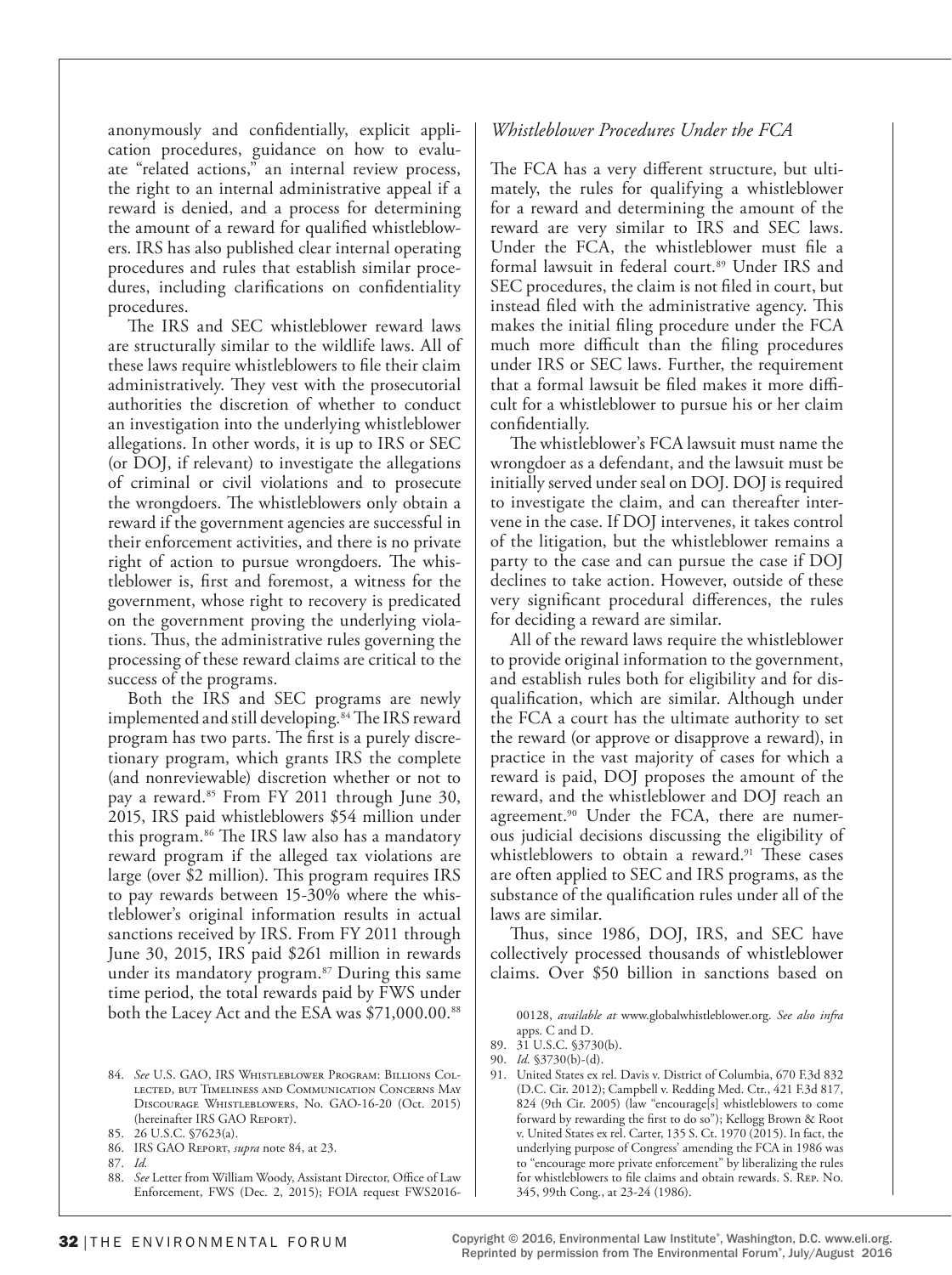whistleblower disclosures has been collected. Thousands of wrongdoers have been held accountable and successfully prosecuted based, in whole or in part, on whistleblower information. The IRS Commissioner explained how a Swiss banker's disclosures were critical in triggering IRS' successful multibillion-dollar campaign to eliminate illegal foreign offshore banking:

The IRS' serious efforts to combat offshore tax evasion . . . [was] brought to our attention . . . by whistleblowers . . . . A turning point in our enforcement efforts came in 2009 with the agreement reached with UBS. This agreement represented a major step toward global tax transparency and helped build a foundation for our future enforcement efforts.<sup>92</sup>

These agencies have, for the most part, lived up to their obligation to pay whistleblower rewards: Over \$5.3 billion in compensation has been paid to whistleblowers since the FCA was modernized in 1986.93 Rewards have proven to be the best method to protect whistleblowers by ensuring that people who provide the government with highquality original information demonstrating criminal activity, and risk their jobs, careers, or even their lives to do so, are adequately compensated. The regulators who oversee these laws have enthusiastically endorsed them.<sup>94</sup>

- 92. John A. Koskinen, Commissioner, IRS, Remarks at the U.S. Council for International Business-OECD International Tax Conference (June 3, 2014), *available at* https:// www.irs.gov/PUP/irs/Commissioner%20Koskinen's%20 Remarks%20at%20US%20CIB%20and%20OECD%20 Int%20Tax%20Conf%20June%202014.pdf.
- 93. DOJ FRAUD STATISTICS, *supra* note 47. See Appendix E, for a year-by-year accounting of the payments.
- 94. The leadership of both IRS and SEC have echoed the praise given to reward laws by the Attorney General. *See* Mary Jo White, Chair, Securities & Exchange Comm'n, Remarks at the Securities Enforcement Forum (Oct. 9, 2013) ( Rewards "create powerful incentives" for informants "to come to the Commission with real evidence of wrongdoing . . . and meaningfully contributes to the efficiency and effectiveness of our enforcement efforts.") Chair White explained that whistleblower tips "are of tremendous help" in "stopping ongoing and imminent fraud, and lead to significant enforcement actions." *See also* John Dalrymple, Deputy Commissioner for Services and Enforcement, IRS, stating that "Whistleblowers can provide valuable leads, and often offer unique insights . . . whistleblowers have insights and information which can help the Service understand complex issues or hidden relationships." Memorandum from John Dalrymple, Deputy Commissioner for Services and Enforcement, IRS, on IRS Whistleblower Program (Aug. 20, 2014), *available at* https://www.irs.gov/pub/whistleblower/IRS%20 Whistleblower%20Program%20Memorandum%20%28signed%20by%20 DCSE%29.pdf.

## *Whistleblower Procedures Under the Act to Prevent Pollution From Ships*

The Act to Prevent Pollution From Ships (APPS), like the wildlife laws, contains a little known whistleblower reward provision.<sup>95</sup> The law permits the U.S. government, as part of the resolution of a criminal proceeding under the APPS, to ask a court to award whistleblowers up to 50% of the criminal penalties obtained by the government. The law is weaker than the wildlife laws, as the Justice Department does not have the discretion simply to grant the reward; it must ask a court to approve any such grant. Additionally, the rewards are capped at 50% of any collected criminal penalties. The wildlife laws have no such cap and apply to both civil and criminal penalties. Like the wildlife laws, the reward provisions have transnational application. Pollution that occurs outside the United States can be prosecuted once a ship enters U.S. jurisdiction, and non-U.S. citizens are fully eligible for rewards.96

Although this law is obscure and rarely used, over 50% of prosecutions under the APPS rely on whistleblowers.97 DOJ's Environment and Natural Resources Division<sup>98</sup> regularly asks the court to approve rewards, almost always at the maximum 50% level, which are regularly approved by the court.<sup>99</sup> As explained by DOJ, "significant whistleblower awards" under the APPS "have become a routine practice," as has paying these rewards to non-U.S. citizens.100

For example, in 2014, a whistleblower was awarded \$512,500 in an APPS case. This single reward is almost twice as much as *every* reward paid under the wildlife whistleblower laws since they were enacted in 1981.<sup>101</sup> DOJ widely publicized the reward, issuing a national press release.102 The policies articulated by DOJ in aggressively

- 96. *See* United States v. Overseas Shipholding Group, Inc., Government's Amended Motion for Whistleblower Awards, No. 06-CR-10408 (D. Mass. Mar. 15, 2007), *available at* www.globalwhistleblower.org.
- 97. Marine Defenders, Rewards for Whistleblowers, http://www. marinedefenders.com/commercial/rewards.php.
- 98. That DOJ's Environment and Natural Resources Division regularly urges the approval of rewards is significant, as this is the branch of DOJ that also prosecutes wildlife crimes.
- 99. Government's Amended Motion, *supra* note 96, at 3 n.3. In this case, the court approved the payment of \$5,250,000 to 12 whistleblowers, all of whom were foreign nationals. *See* United States v. Overseas Shipholding Group, Inc., Order Concerning Whistleblower Awards, No. 06-CR-10408 (D. Mass. May 25, 2007), *available at* www.globalwhistleblower.org.

102. Press Release, U.S. DOJ, Drilling Operator Sentenced for Environmental and Maritime Crimes in Alaska (Dec. 19, 2014).

<sup>95.</sup> 33 U.S.C. §1908(a).

<sup>100.</sup> Government's Amended Motion, *supra* note 96, at 3.

<sup>101.</sup> *See infra* apps. C and D.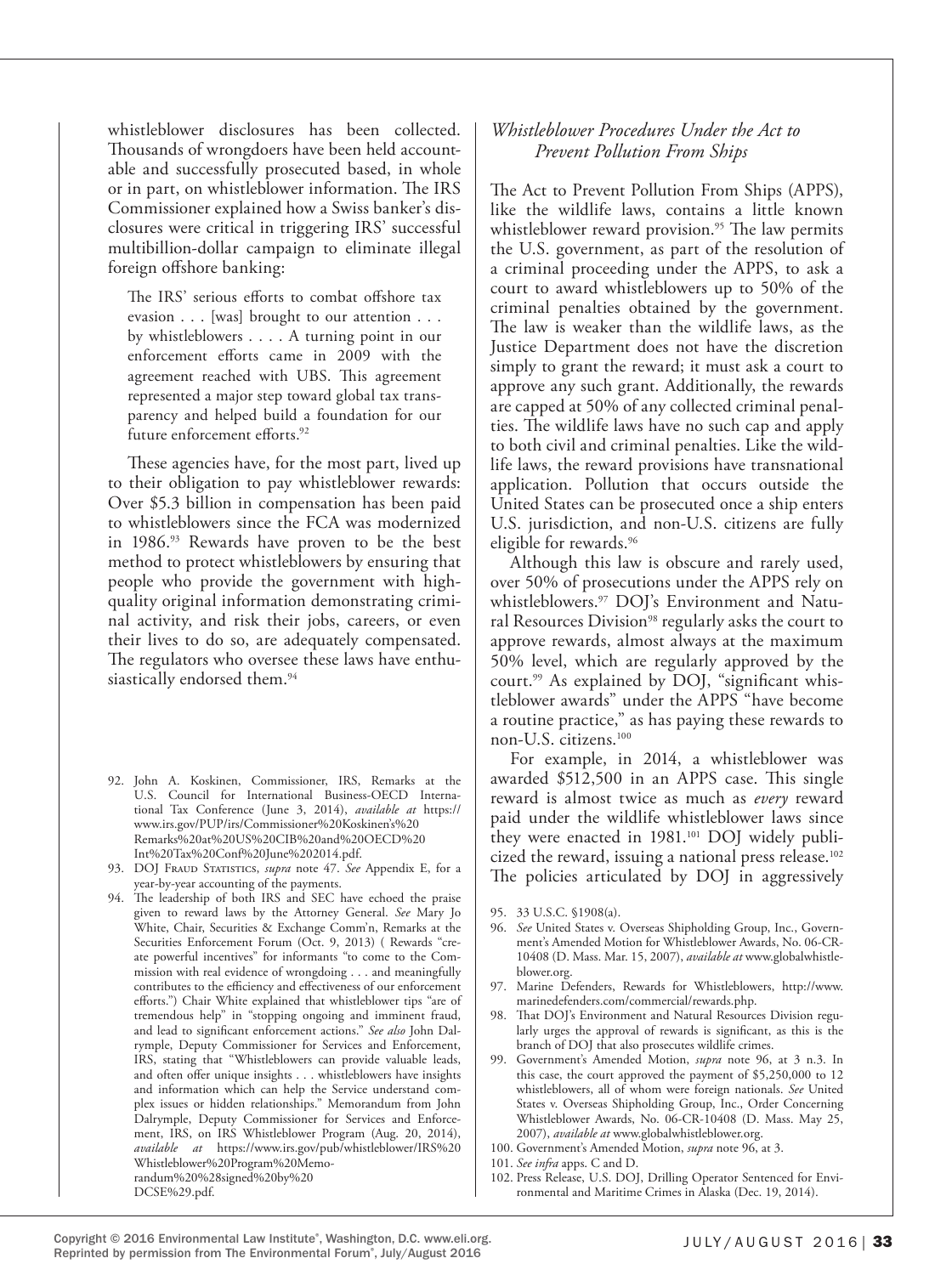paying rewards, at maximum levels, in APPS cases is fully applicable to wildlife trafficking cases:

The APPS award provision serves a valuable law enforcement purpose by encouraging those most likely to know of the illegal conduct to report it and cooperate with law enforcement. Because the discharge of oily waste typically takes place in the middle of the ocean in international waters, the only persons likely to know about the conduct and the falsification of the ORB are the crew members. Absent crew members with firsthand knowledge of the illegal conduct coming forward, APPS violations are otherwise extremely difficult to uncover. The government's success in detecting the illegal activity and obtaining sufficient evidence to support investigations and prosecutions is dependent upon the willingness of a crew member to step forward. In turn, a crew member must assess the risks associated with coming forward, such as the possibility that the crew member will lose relatively lucrative employment and be blacklisted and barred from working in the marine shipping industry in the future. A substantial monetary award, as provided by APPS, both rewards the crew member for taking those risks and provides an incentive for other crew members to come forward and report illegal conduct on vessels in the future.<sup>103</sup>

The need for the responsible executive agencies to immediately and properly implement the wildlife whistleblower laws has never been greater. Numerous species are on the verge of extinction. Billions of dollars in illegal trafficking in violation of the Lacey Act alone occurs within the United States on an annual basis. President Obama's Executive Order explained the crisis facing endangered wildlife, fish, and plants, and the need for prompt protective action:

The poaching of protected species and the illegal trade in wildlife and their derivative parts and products (together known as "wildlife trafficking") represent an international crisis that continues to escalate . . . . The survival of protected wildlife species such as elephants, rhinos, great apes, tigers, sharks, tuna, and turtles has beneficial economic, social, and environmental impacts that are important to all nations.104

Reward programs have been remarkably successful in every context for which they have been implemented. There is no reason why the wildlife

103. *Id.* 104. Exec. Order No. 13648 (July 1, 2013). whistleblower laws cannot be implemented and aggressively enforced by the responsible executive agencies, as intended by Congress and required under law, to protect endangered species and stop illegal wildlife trafficking.

# Making a Weakness a Strength

The failure of any executive agency to implement the wildlife whistleblower laws presents an unlikely opportunity. These agencies can learn from the successes of the other whistleblower reward laws and structure their rules in a manner to capitalize on these experiences. Because the laws vest significant discretion in the implementing agencies, there are very few restrictions on the ability of the executive to both effectuate Congress' intent and ensure that the potential positive impact of the whistleblower reward laws is realized. Moreover, the White House's *National Strategy* explicitly identified the use of "administrative tools" to strengthen enforcement capabilities.<sup>105</sup> Among the administrative tools the executive can and should implement to ensure that "insiders" are willing to take the considerable risk that whistleblowers face whenever they disclose information, the following rules and procedures should be expeditiously approved:

# **Confidentiality**

Consistent with the FCPA and the Dodd-Frank Act, provisions should be implemented that permit anonymity and confidentiality in whistleblowing.106

## Guaranteed Minimum Payments

Consistent with all of the modern whistleblower reward laws, a guaranteed minimum award should be set. Only with guaranteed minimum awards can a potential whistleblower be assured that taking the risk of blowing the whistle can result in a payment. The Commodity and Securities whistleblower laws set a minimum payment of 10% of the collected proceeds.107 The FCA and IRS laws set

<sup>105.</sup> National Strategy, *supra* note 7, at 6. The *National Strategy*'s enforcement recommendations fully support the aggressive utilization of existing reward laws. The *National Strategy* called upon agencies to "analyze and assess" existing "laws, and regulations, and enforcement tools that the United States can use against wildlife trafficking to determine which are most effective and which need strengthening to better deter wildlife trafficking and foster successful investigation and prosecution of traffickers." *Id.* 106. 17 C.F.R. §240.21F-7.

<sup>107.</sup> *Id.* §240.21F-5.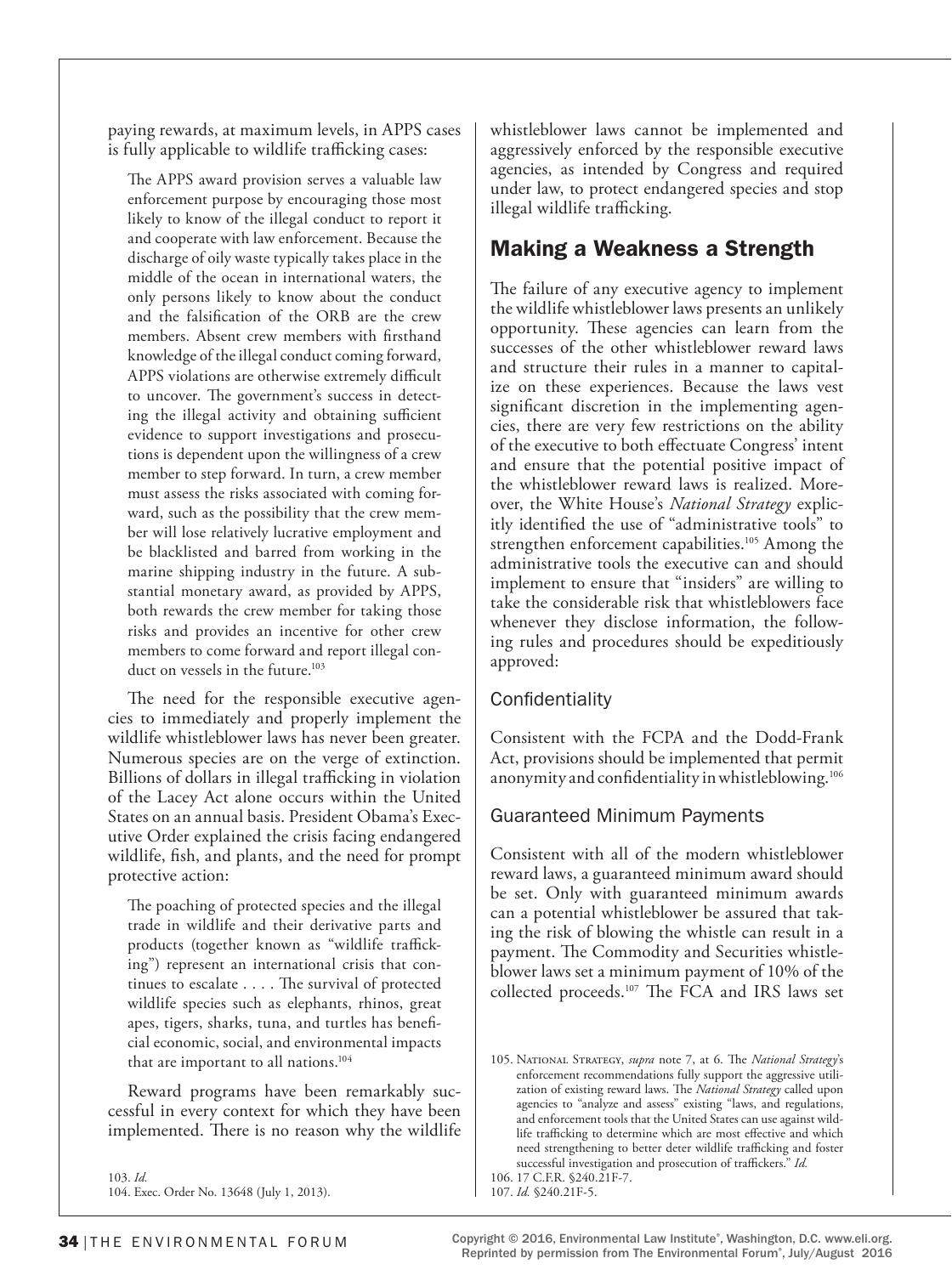that minimum at 15%.108 Because the fines and sanctioning authorities under the wildlife laws are not as aggressive as under laws such as the FCA, which provides for treble damages, the minimum percentage should be no less than 15%. Because the wildlife laws do not contain maximum caps on the percentage of rewards paid, and rewards paid for reporting violations covered under the Fish and Wildlife Improvement Act can come from operating funds, as explained below, these features should be used to incentivize reporting.

# Flexible Maximum Payments

Unlike any of the other whistleblower reward laws, the wildlife laws do not contain any cap or maximum percentage on which an award may be based. This discretion gives the executive agencies that administer the law flexibility to increase awards whenever the total amount of collected proceeds is small. This is particularly true for DOI and the Department of Commerce, who can use appropriations to pay rewards even if no monetary sanction is ever obtained. This flexibility permits agencies to make reward payments when only modest civil penalties are collected, when the government criminally prosecutes crimes, and when monetary recoveries are small, but the impact on wildlife protection is significant.

To encourage whistleblowers, especially in foreign countries that have low wage rates, a guaranteed minimum award of \$25,000 should be paid whenever the whistleblower's original information leads to a successful enforcement action, even if that payment is 100% of the collected proceeds or must be paid from appropriated funds. Awards should be set at 50% of amounts collected between \$25,000 and \$2.5 million. Thereafter, the awards should be consistent with the percentages available under the FCA (that is, a minimum of 15% and maximum of 30%). This award process permits agencies to use the flexible award structures permitted under the law to incentivize reporting, particularly in cases where the impact on protecting wildlife is great, but the amount of collectable fines may be small.

# A Central Whistleblower Office

A central whistleblower office should be established, consistent with the office mandated under the securities laws. SEC's Whistleblower Office now serves as a model for other whistleblower offices.109 It has a dedicated staff whose function is to ensure that whistleblower disclosures are properly processed and referred to the appropriate investigative agents. The Office has an informative website; explains the rules required for whistleblowers to qualify for a reward; has a safe, confidential form, available online, for providing information to SEC and applying for a reward; and is available to whistleblowers on a worldwide basis.

# Clear Rules Explaining Eligibility

Clear rules for eligibility and administrative appeals need to be established.110 It is essential that a potential whistleblower (or their counsel) can review the rules governing eligibility for a reward when deciding whether to take the risk of blowing the whistle. Further, the administrative process for applying for a reward, and appealing any administrative decision denying a reward, must be clearly explained to ensure that information is provided to the proper office in the correct format and that a whistleblower's claims will be fairly adjudicated. These types of procedures have been published in regard to the CFTC, IRS, and SEC programs.111

# Judicial Review of Claim Denials

All of the modern whistleblower laws permit some form of judicial review if a reward is denied. The CFTC, IRS, and SEC also permit an internal administrative appeal.<sup>112</sup> The FCA grants U.S. district courts significant authority over approving rewards and can reject the government's recommendation as to the amount of a reward and whether a whistleblower is qualified to obtain a reward.113 The tax whistleblower law gives significant de novo authority to the U.S. Tax Court to review the decisions of IRS setting a reward amount or denying a reward altogether.<sup>114</sup> Under the securities and commodities laws, there is a more limited right to judicial review, limited to reviewing final agency administrative actions in the federal courts of appeals. Whistleblowers cannot appeal the percentage range of a reward (provided it falls within the mandatory 10-30% range), but can appeal a decision to deny a reward altogether. Rules implementing the wildlife whistleblower laws should explicitly set forth the process

- 109. 17 C.F.R. §240.21F. The SEC Whistleblower website is https:// www.sec.gov/about/offices/owb/owb-resources.shtml.
- 110. *Id.* §§240.21F through .21F-13.
- 111. *Id*. §240.21F-8.
- 112. *Id.* §240.21F-13. 113. 31 U.S.C. §3730(b)-(d).

114. 26 U.S.C. §7623(b)(4).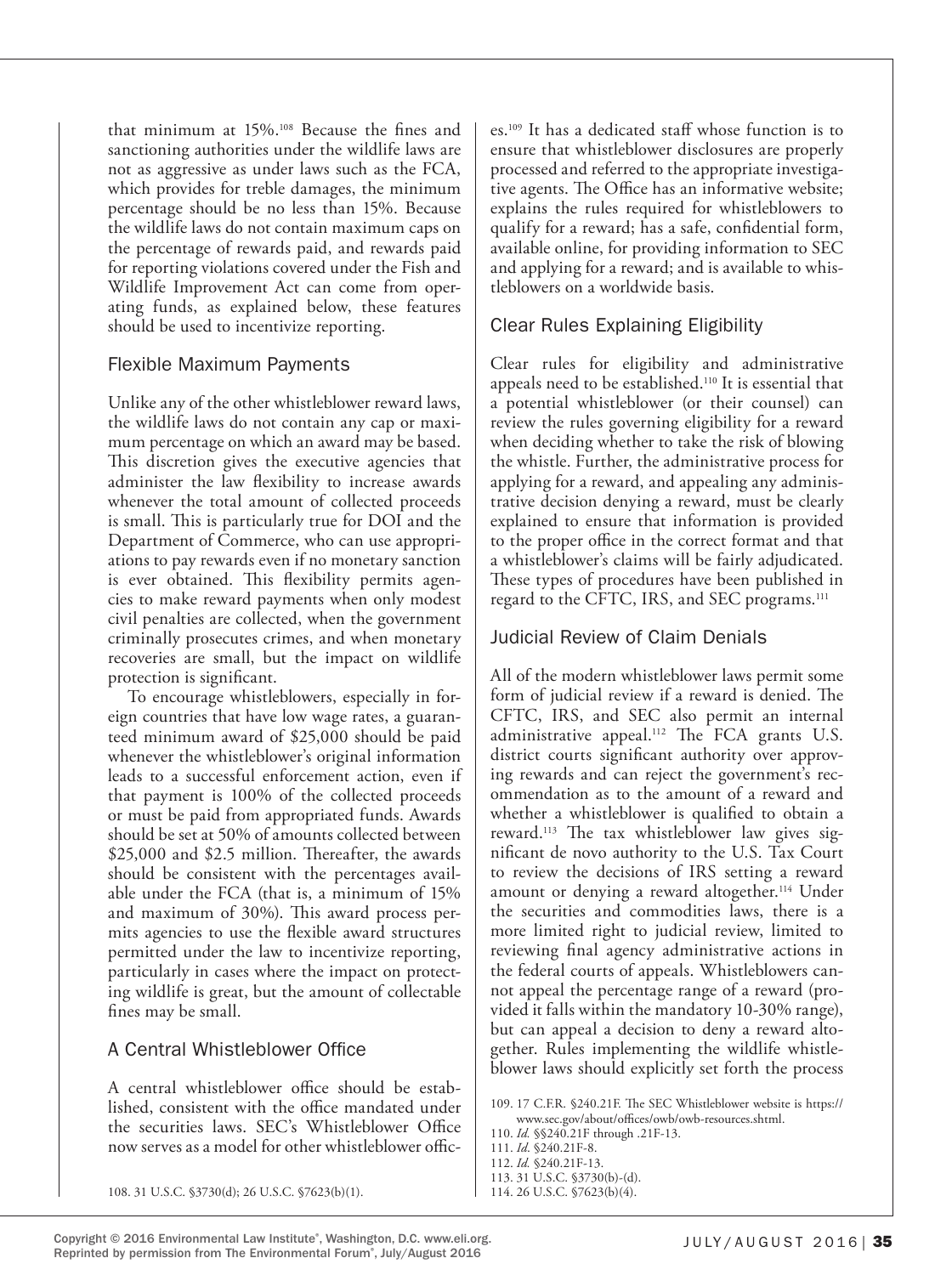for judicial review and ensure that the Administrative Procedure Act's judicial review requirements are made explicit when implementing these laws.

## Uniform Application Procedures

Consistent with the CFTC, IRS, and SEC rules, wildlife whistleblowers should file a formal application for a reward with a centralized office in accordance with procedures that are widely publicized by the responsible wildlife enforcement agencies.115 This form will ensure that the whistleblower office delegated authority over the reward program obtains sufficient information to ensure that the whistleblower's information can be forwarded to the responsible enforcement agencies and that the claim is properly registered and docketed for investigation and adjudication.

## Rules Ensuring That Non-U.S. Citizens Can Participate in the Program

The implementing rules must take into account that many sources of information will be non-U.S. residents. Much of the illegal activity prohibited under the wildlife protection laws originates in foreign countries, and some U.S. laws have transnational application.<sup>116</sup> Thus, the rules approved by SEC covering whistleblowers who report violations of the FCPA should, where appropriate, be duplicated. Between the approval of SEC's whistleblower rules in August 2011 and September 2015, non-U.S. citizens from over 90 countries filed more than 1,500 whistleblower claims with SEC, primarily related to violations of the FCPA. The Commission has already paid over \$30 million in reward payments to international whistleblowers.117 SEC's anti-bribery program demonstrates how U.S.-based whistleblower reward laws can have positive transnational impact. This is fully demonstrated by Appendix F, which sets forth each country for which a non-U.S. citizen has

filed a confidential whistleblower claim with SEC. Almost all of these claims would be for violations of the FCPA.

When implemented, wildlife whistleblower rules need to be cognizant of this important aspect of the laws, particularly because many countries involved in illegal wildlife activities do not have advanced democratic institutions capable of protecting whistleblowers. Without confidential access to the U.S. rewards program, non-U.S. whistleblowers would be in danger of career-threatening or life-threatening retaliation. The smuggling of endangered plants, fish, or animals into the United States, almost by definition, occurs outside the United States. The wildlife whistleblower laws must be implemented in light of the strong need for transnational application.

## Interagency Cooperation

Numerous federal agencies have responsibility for protecting endangered wildlife. The wildlife whistleblower laws themselves empower a number of federal agencies to pay rewards. Executive Order No. 13648 identified even more agencies as sharing in responsibility for protecting wildlife. A process must be formalized requiring these agencies to share whistleblower-provided information and cooperate in investigations and prosecutions. Moreover, as with all of the other whistleblower reward laws, a "related action" provision must be formalized. A "related action" provision ensures that, regardless of which government agency eventually relies on the whistleblower's information, the whistleblower can obtain a reward.118

## **Timeliness**

The most significant criticism of current whistleblower reward programs is the long delay in paying a reward. In some areas of law enforcement, delays may be justified, but not in the area of wildlife protection. The need to publicize and implement the wildlife whistleblower laws has already suffered an unjustifiable 30-year delay. The need to encourage whistleblowers in a timely manner is demonstrated by the findings and concerns raised in the executive order, and the fact that extinction of a species and destruction of critical habitat is irreversible.

When implemented, the wildlife whistleblower rules should contain strict time limits for deciding the eligibility of a whistleblower's claim. The best practice is that used in the FCA and APPS: The

118. 17 C.F.R. §240.21F-3(b).

<sup>115.</sup> 17 C.F.R. §§240.21F-9 and 240.21F-10.

<sup>116.</sup> For example, on November 5, 2015, President Obama signed into law the Illegal, Unreported, and Unregulated Fishing Enforcement Act. Pub. L. No. 114-81. The Act was intended to address destructive impact of illegal fishing that "threaten(s) sustainable fisheries worldwide." H. Rep. No. 114-212, at 15 (July 20, 2015), *available at* https://www.congress.gov/114/crpt/hrpt212/ CRPT-114hrpt212-pt1.pdf. As the House Report noted, illegal fishing undermines legitimate global fishing markets, resulting in "economic losses between \$10-23.5 billion dollars worldwide annually." *Id.* Consequently, "without international enforcement, illegal fishermen are operating in an environment where the monetary reward of [illegal] fishing far outweighs the risk of being caught." *Id. at* 16.

<sup>117.</sup> SEC, 2014 Annual Report, *supra* note 42.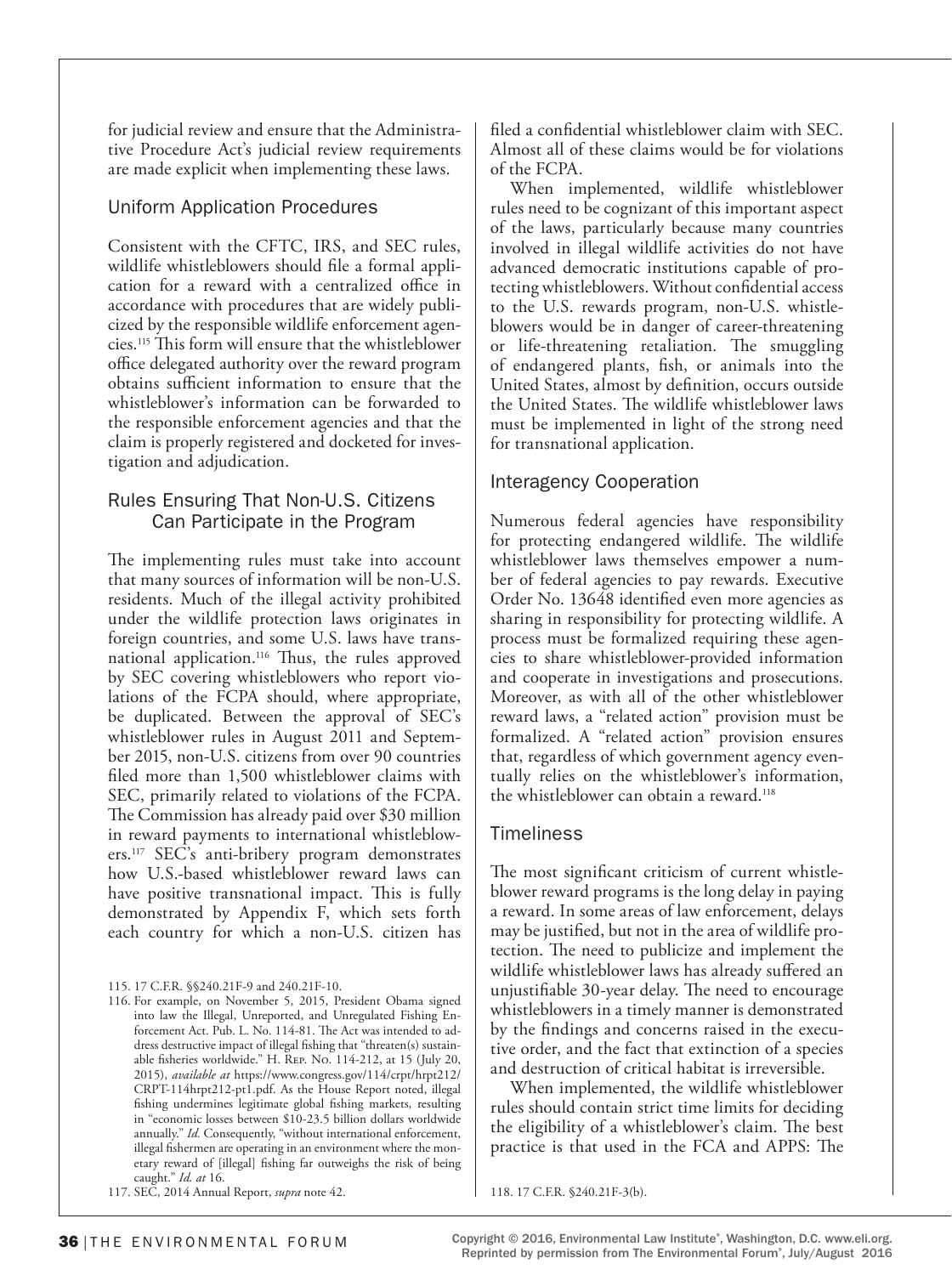whistleblower reward is decided at the time that a settlement is reached with a wrongdoer, and payment to the whistleblower occurs within days (or weeks) of the receipt of payment from the wrongdoer. There is no reason why a whistleblower's eligibility cannot be decided simultaneously with the investigation of a claim and its final resolution. Additionally, if whistleblowers have provided information prior to the formalization of the rules, a process must be established to review these older claims and pay the reward authorized under law.

## Reward Participants Who Make Voluntary **Disclosures**

A central tenet of all successful whistleblower reward laws ensures that persons who participated in the illegal conduct are encouraged to turn in their compatriots in order to obtain monetary compensation. In 1863, when the first major U.S. reward law was debated in Congress, its principal sponsor, Sen. Jacob M. Howard (R-Mich.), explained: "I have based [the FCA] upon the old-fashioned idea of holding out a temptation, and 'setting a rogue to catch a rogue,' which is the safest and most expeditious way I have ever discovered of bringing rogues to justice."119 Consistent with this intent, all of the reward laws have permitted participants to collect rewards. These laws have drawn a distinction between persons who "planned and initiated" the violations, or who were convicted of violating the underlying law (who are generally disqualified from the program), from simple participants.<sup>120</sup>

The current internal operating procedures used by FWS in determining whether to grant a reward do not discuss the "participant" question.

120. *See* SEC Rulemaking Comments, 76 Fed. Reg. 34350 (June 13,  $2011$ ):

As a preliminary matter, we do not believe that a *per se*  exclusion for culpable whistleblowers is consistent with Section 21F of the Exchange Act. As commenters noted, the original Federal whistleblower statute—the False Claims Act—was premised on the notion that one effective way to bring about justice is to use a rogue to catch a rogue. This basic law enforcement principle is especially true for sophisticated securities fraud schemes which can be difficult for law enforcement authorities to detect and prosecute without insider information and assistance from participants in the scheme or their coconspirators. Insiders regularly provide law enforcement authorities with early and invaluable assistance in identifying the scope, participants, victims, and ill-gotten gains from these fraudulent schemes. Accordingly, culpable whistleblowers can enhance the Commission's ability to detect violations of the Federal securities laws, increase the effectiveness and efficiency of the Commission's investigations, and provide important evidence for the Commission's enforcement actions.

However, they do contain a very broad disqualification provision, not authorized under the statutes, that prohibits rewards in cases where "receipt of a reward would create a conflict of interest or appearance of impropriety."121 This broad disqualification provision should be amended and limited to the disqualifications permitted under IRS, SEC, and/or FCA laws.

# Adjust Law Enforcement Tactics to Integrate Whistleblower Disclosures

Whistleblowers will enable law enforcement to detect "large-scale commercial violators" and use a localized source to uncover entire trafficking networks. Some of the provisions contained in the wildlife laws are well-suited for whistleblowers. For example, persons who work on docks or boats could be incentivized to report based on the provisions of the laws permitting the seizure of vessels used for criminally transporting the wildlife.<sup>122</sup> Rewards based on monies obtained from seized vessels could be very large. Likewise, provisions in the Fish and Wildlife Improvement Act's 1982 amendments permit the government to use appropriated funds to establish dummy companies to further effectuate the detection of these crimes.<sup>123</sup> Using insiders, in conjunction with these legal authorities, could result in the disclosure of major supply routes and entire criminal enterprises.

# The Role of Wildlife Protection NGOs and Whistleblower Advocates

The wildlife whistleblower reward laws are on the books. Claims can be filed today. It is incumbent upon whistleblower and wildlife advocacy groups to call attention to these laws, both in the United States and worldwide, and to educate potential whistleblowers about the laws' provisions. This movement has already begun. The National Whistleblower Center, of which this author is a founder, has stepped forward to initiate a public education campaign designed to educate potential whistle-

<sup>119.</sup> Cong. Globe, 27th Cong., 1st Sess. 956 (Feb. 14, 1863) (statement of Senator Howard).

<sup>121.</sup> FWS, Service Manual Chapters, §450 FW 2.5(B).

<sup>122.</sup> *See e.g.*, Lacey Act, 16 U.S.C. §3374(a)(2) ("vessels, vehicles, aircraft, and other equipment used to aid in the importing, exporting, transporting, selling, receiving, acquiring, or purchasing of fish or wildlife or plants in a criminal violation of this chapter for which a felony conviction is obtained shall be subject to forfeiture to the United States . . . ."); *and* ESA,16 U.S.C. §1540(e)(4)(B) (same provision).

<sup>123.</sup> 16 U.S.C. §7421(k)(3).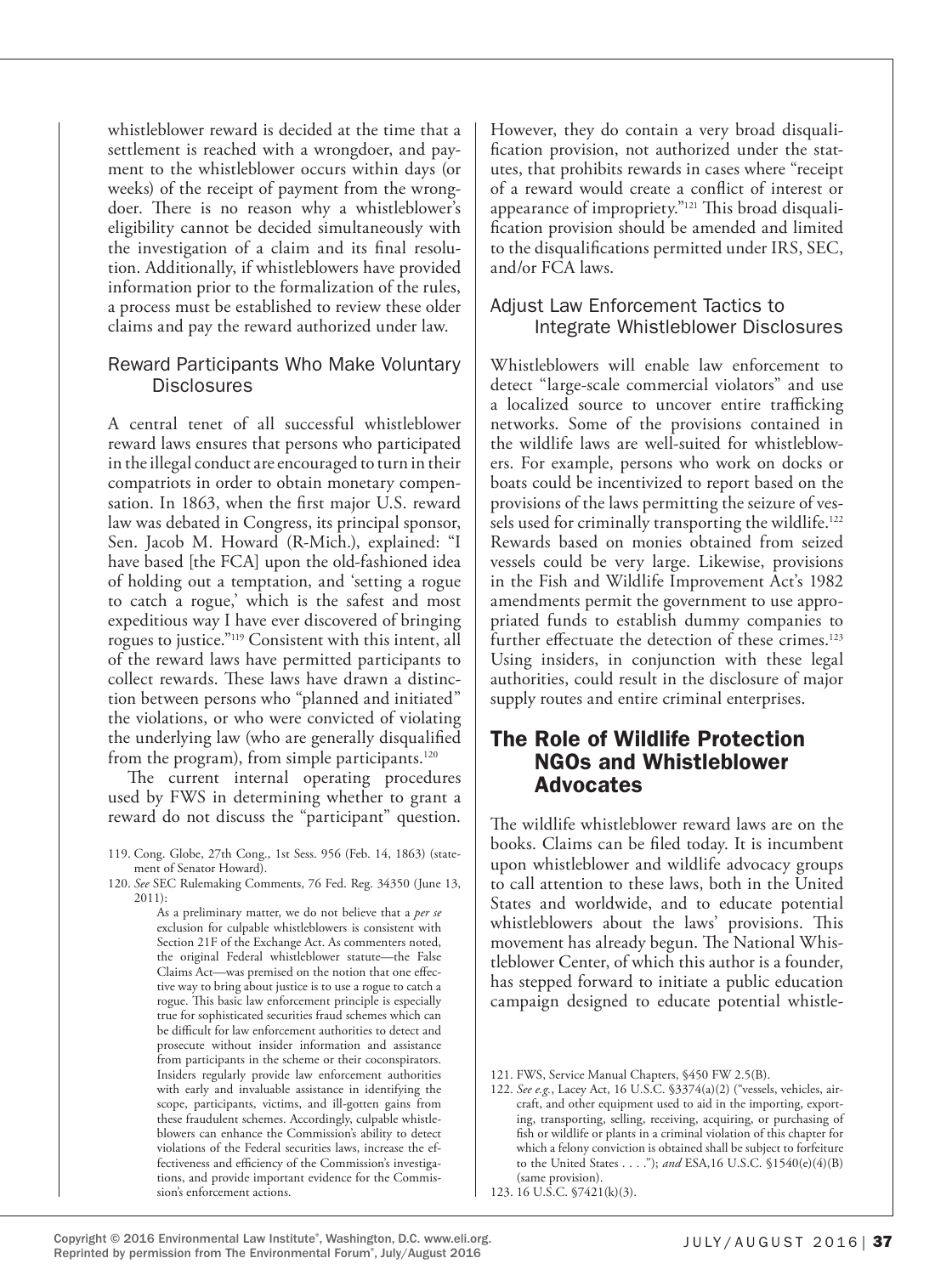blowers and to advocate for prompt federal action implementing these laws.<sup>124</sup>

Similarly, the Center's website, globalwhistleblower.org, has posted information and created a process for whistleblowers to report wildlife crimes.125 The National Whistleblower Legal Defense and Education Fund recently implemented a worldwide attorney referral program to match wildlife whistleblowers with attorneys knowledgeable in whistleblower law.126 The program, protected under the attorney-client confidentiality privilege, aims to ensure that confidential claims can be filed with the federal agencies responsible for paying rewards to individuals who courageously provide original information about violations of the Lacey Act, the ESA, and related laws. These grassroots efforts can be increased. NGOs are well-positioned to ensure that all eligible wildlife whistleblowers know of their right to obtain a reward, and to use this knowledge as encouragement to step forward in a responsible and effective manner.

Until the responsible government agencies enact rules promoting the use of these laws, aggressive grassroots activity to ensure that prospective whistleblowers learn of their ability to lawfully qualify for rewards is the first step toward implementation. Educational activities must also be combined with cultivating a network of attorneys willing and able to represent claimants and properly advise potential whistleblowers as to their rights.

# **Conclusion**

Congress should consider clarifying the wildlife whistleblower laws. In 2010, Congress strengthened SEC's whistleblower program after the SEC Inspector General documented the agency's failure to properly exploit an older whistleblower program.127 Given the widespread recognition that wildlife protection enforcement efforts must be improved, one would hope that a highly critical Inspector General review is no longer needed to spur action. Ideally, the agencies delegated with broad authorities to protect whistleblowers and informants would act promptly to implement these all but dormant laws. But given the years of delay in implementing these wildlife whistleblower laws, Congress should step in once again to ensure that

its original intent, clearly expressed in 1981 and 1982, is effectuated.The federal government has the ability to quickly approve procedures fully and effectively implementing the wildlife whistleblower laws. The utility of these procedures is now beyond reasonable doubt. In explaining the "benefit of significant whistleblower incentives," the Chair of SEC bluntly stated: "They persuade people to step forward. They put fraudulent conduct on our radar that we may not have found ourselves or as quickly. And they deter wrongdoing by making would-be violators ask themselves—who else is watching me?"128

The government's implementation of the wildlife whistleblower reward laws should both encourage whistleblowers to come forward with original information concerning wildlife crimes and fully explain how potential whistleblowers can obtain compensation and confidentiality protections. The precedent is already established. Federal agencies responsible for these laws can copy from the best practices of DOJ, IRS, and SEC to institute a highly effective program in a short period of time. It is up to the responsible agencies, NGOs, and whistleblower advocates to implement the laws and encourage an army of valuable informants to step forward and provide the government with the information it needs to protect endangered species—potential victims that cannot speak on their own behalf.

<sup>124.</sup> For more information, visit www.whistleblowers.org.

<sup>125.</sup> For more information, visit www.globalwhistleblower.org.

<sup>126.</sup> *See Protect Yourself*, www.whistleblowers.org.

<sup>127.</sup> U.S. SECURITIES & EXCHANGE COMM'N, OFFICE OF INSPECTOR General, Assessment of the SEC's Bounty Program (Report No. 474, Mar. 29, 2010), *available at* http://www.sec.gov/oig/ reportspubs/474.pdf.

<sup>128.</sup> Mary Jo White, Chair, Securities & Exchange Comm'n, Remarks at the Securities Enforcement Forum (Oct. 9, 2013). In her remarks, Chair White explained that the whistleblower tips were "providing our investigators [with] very specific, timely and credible tip(s)" and that "as more awards are made, we expect more people to come forward."